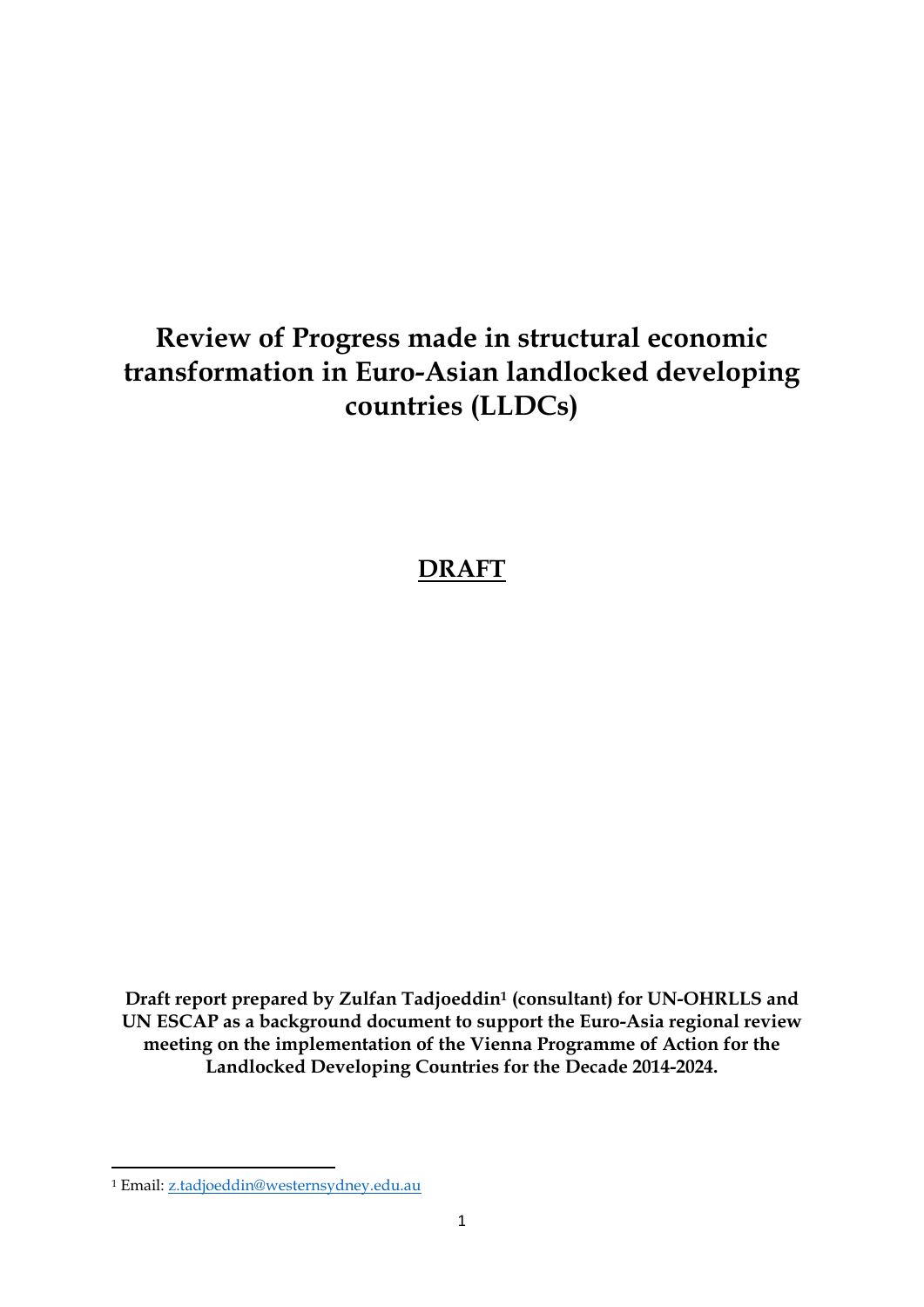#### **1. Introduction**

The Vienna Programme of Action (VPoA) for land locked developing countries (LLDCs) is an important international advocacy to empower the LLDCs in overcoming their development challenges related to their unique geographical nature. This paper reviews progress made in structural economic transformation (Priority 5 of the VPoA) of LLDCs in Asia and Europe. It covers 12 (Afghanistan, Armenia, Azerbaijan, Bhutan, Kazakhstan, Kyrgyzstan, Lao PDR, Mongolia, Nepal, Tajikistan, Turkmenistan and Uzbekistan) Asian and 2 (Macedonia and Republic of Moldova) European LLDCs.

Structural transformation and diversification are seen as synonymous with development. Structural transformation has been commonly understood as a process of shifting "share of output and the distribution of employment from low- to highvalue-added economic activities" (ESCAP, 2015, p. 5). Various means of promoting structural transformation have been advocated such as 'industrialisation'; 'export diversification'; 'strengthened productive capacities' and 'changes in the structure of economies, such as in the composition of production or foreign trade'.

In operational terms, structural transformation is popularly measured as the shift output and employment from agricultural to manufacturing. That is, during the process of structural transformation, the share of agriculture declines while the share of manufacturing increases. Then as the economy continues to progress toward maturity and advancement, the share of manufacturing should decline as in agriculture and the share of modern and high productivity services continues to rise.<sup>2</sup> This is a normal process of positive de-industrialisation as experienced by most of developed countries.

However, several caveats apply to this general narrative of structural transformation in the context of LLDCs and LDCs. *First*, the application of a general framework of structural transformation has to be country specific, especially for geographically unique LLDCs. For example, in Mongolia, a resource rich LLDC of only 3 million people covering a very large geographical area, the push for industrial development might not be an immediate need, given its productive capacity, manpower and market access (domestic and international). With its characteristics, Mongolia might need to concentrate more on capitalising enhanced value added and benefit from its primary sector, while investing in domestic capacity for the development of secondary sectors in the future.

*Second*, the discussion should consider the fact that most of the Asian and European LLDCs are transition economies. Almost all of them experienced steep declines in output and sharp rises in unemployment and poverty during the early phase of their transition. Most of them also took significantly long years to recover to the pre-transition period GDP. Several LLDCs in the region have also undergone

 $\overline{a}$ 

<sup>2</sup> See Chenery (1960), Chenery and Syrquin (1975), Kuznets (1966, 1971).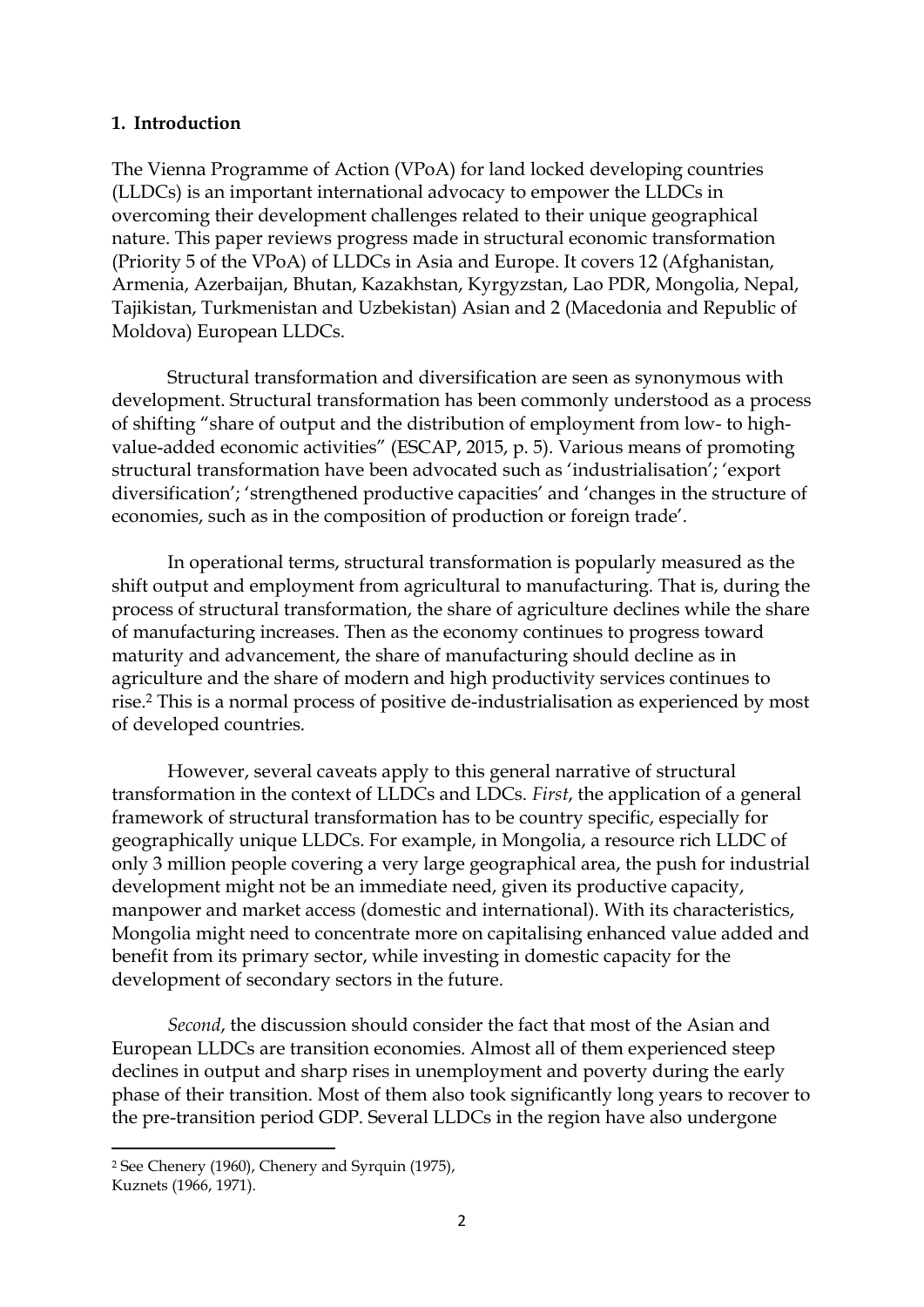periods of conflict, war or political instability. These experiences have important bearings on the nature and speed of subsequent structural transformation.

*Third*, almost all of these countries are resource-rich and benefited from the commodity price boom of the early 2000s, until about 2008-2009 global financial crisis (GFC). This, too, has impacted on their growth and structural transformation experience. For example, together with high growth rates, they witnessed sharp real appreciation which adversely affected their tradable sectors. In short, their experience can be described as a classic case of "Dutch disease".

*Fourth*, in contrast to the historical trend observed in the present day developed countries, almost all Asian and European LLDCs are experiencing negative or pre-mature deindustrialisation, where the decline in the role of manufacturing is not due to natural advancement to high productivity service sector, but due to the decline in manufacturing competitiveness. This may be a consequences of several factors, such as neo-liberal policies pursued since the early 1990s and unfavourable conditions arising from the 2000s resource boom.<sup>3</sup>

Rowthorn and Wells (1987) developed a distinction between positive and negative deindustrialisation. Positive deindustrialisation is:

"regarded as … the normal result of sustained economic growth in a fully employed, and already highly developed, economy. It occurs because productivity growth in the manufacturing sector is so rapid that, despite increasing output, employment in this sector is reduced, either absolutely or as a share of total employment. However, this does not lead to unemployment, because new jobs are created in the service sector on a scale sufficient to absorb any workers displaced from manufacturing. Paradoxically, this kind of de-industrialisation is a symptom of economic success." (Rowthorn and Wells 1987, p. 5).

On the other hand, negative deindustrialisation is "a product of economic failure and occurs when industry is in severe difficulties … labour shed from the manufacturing sector—because of falling output or rising productivity—will not be reabsorbed into the service sector. Unemployment will therefore rise" (Rowthorn and Wells 1987, p. 5).

In advanced economies, the peak of manufacturing sector's contributions to GDP – achieved in the 1960s – was around 36 per cent in Japan, 32 per cent in European Union and 30 per cent in industrial countries (Rowthorn and Ramaswamy 1997), before declining. But, in the LLDCs, in particular in Central Asia, the share of manufacturing in GDP began falling much earlier – even before reaching around 20 per cent.

#### **2. Development progress and challenges of LLDCs**

<sup>1</sup> <sup>3</sup> See Rodrik (2015), Rowthorn and Wells (1987) and Rowthorn and Ramaswamy (1997).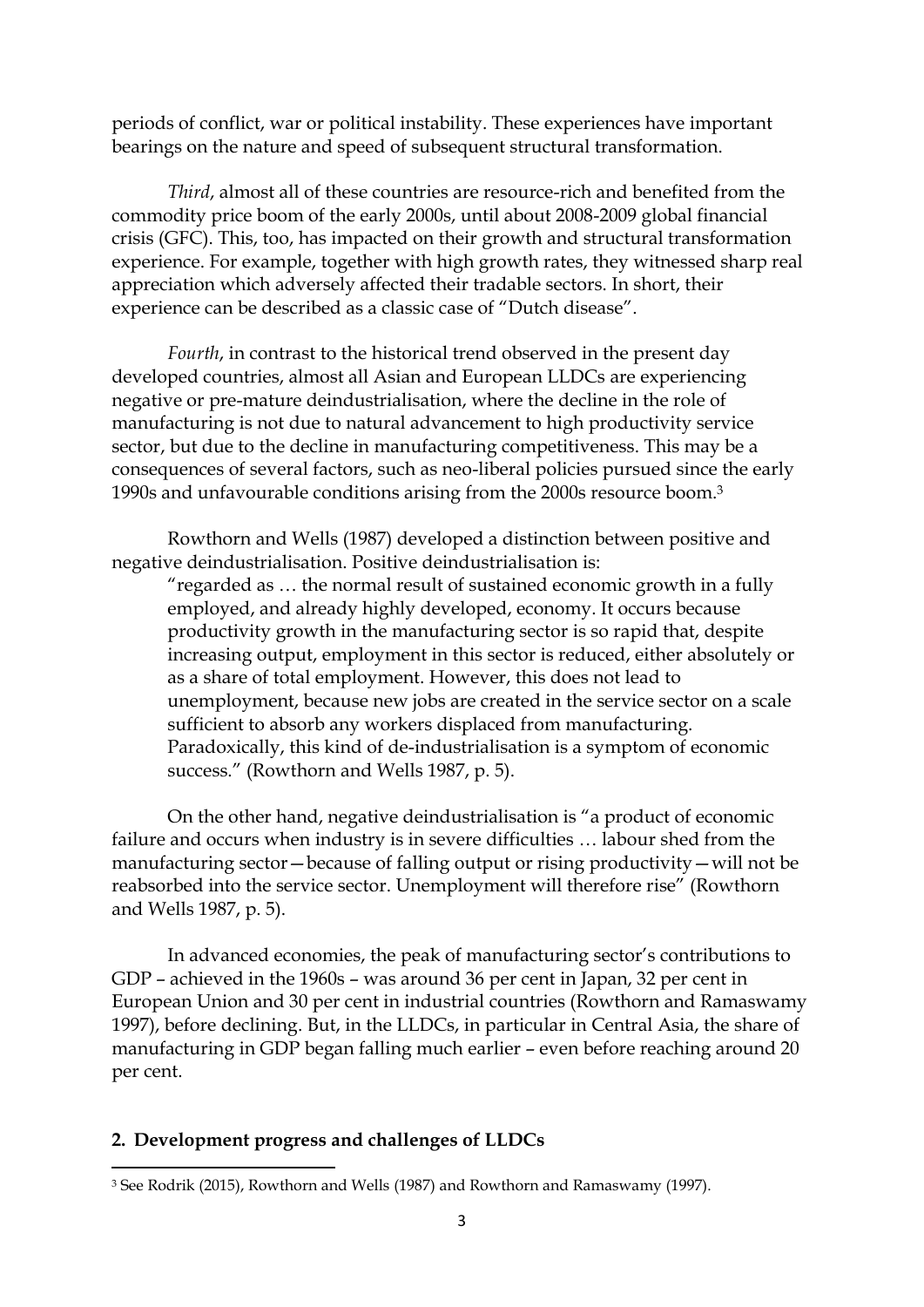This section summarises the development progress and challenges of the LLDCs supported by publically available data from the World Bank, UN and other development organisations. The section begins with brief reflections on the transition experience of Central Asian LLDCs. As can be seen from Figure 1, there have been sharped declines in their GDP. While Uzbekistan's GDP recovered to the pre-transition level by the late 1990s, most took more than 10 years and Moldova's GDP still below the pre-transition period.

In retrospect, it is obvious that rapid economic liberalisation did not pay off: many gradual reformers from the former Soviet Union in this region performed better than the champions of "big bang" liberalisation – Baltic States and Central Europe. In Turkmenistan and Uzbekistan, for instance, privatisation was rather slow – over 50 per cent of their GDP is still produced at state enterprises, but their performance is superior to that of more liberalised economies. Resource abundance definitely helped resource exporters, such as Azerbaijan, Kazakhstan and Turkmenistan, to maintain higher incomes, when resource prices were high, but was not a *sine qua non* for growth – resource poor Tajikistan, as well as self-sufficient in fuel and energy Uzbekistan did much better than resource rich economies.



**Figure 1: GDP change in economies of the Central Asian LLDCs, 1989 = 100%**

Source: Popov (2018).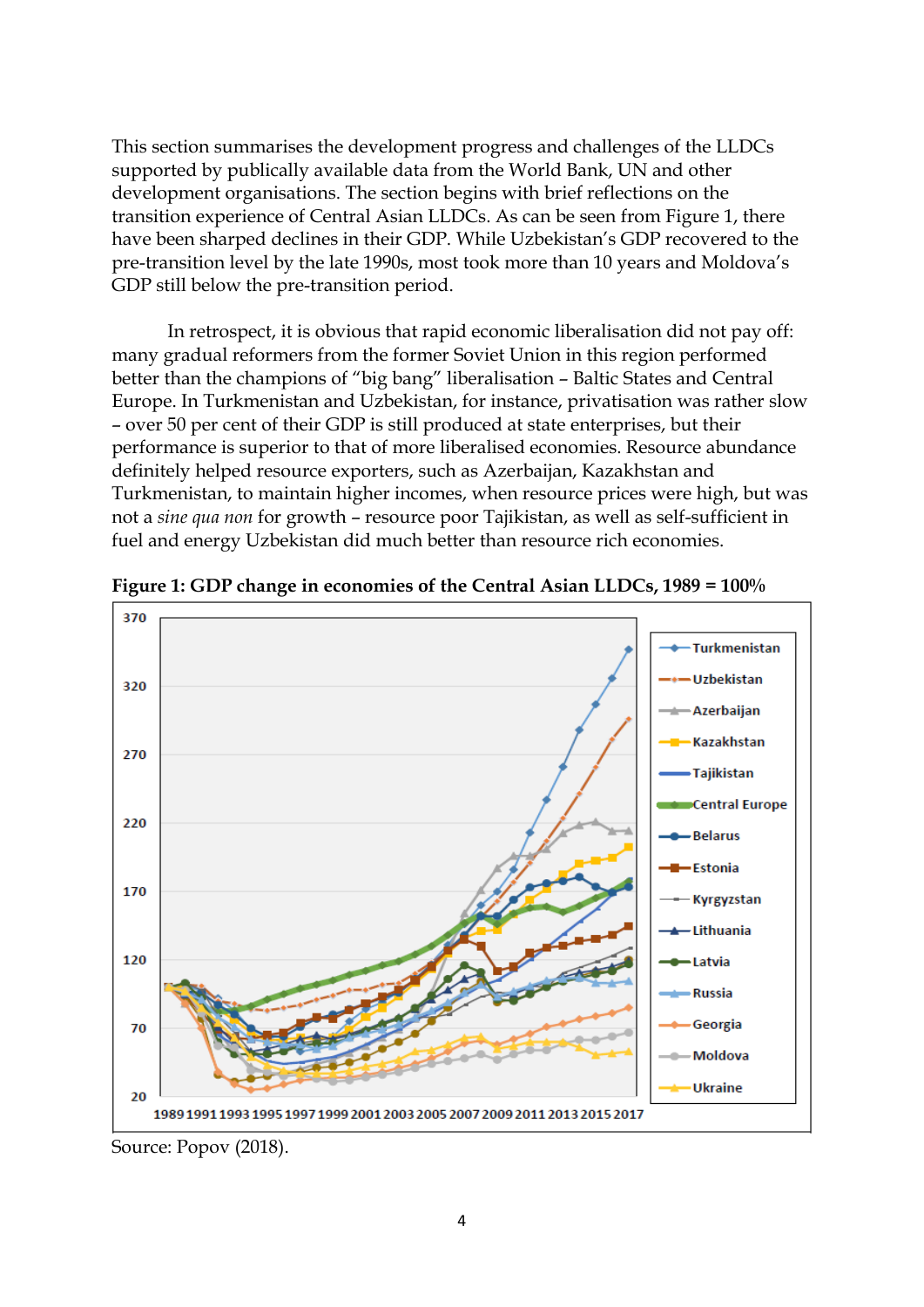Note: Central Europe is the unweighted average for Czech Republic, Hungary, Poland, Slovakia and Slovenia.

Table 1 shows that economic growth trend in general has been slowing down since 2000. The most dramatic decline happened in Azerbaijan – from an average of 15.3 per cent in 2000-2010 to –0.6 per cent in 2015-2017. Armenia, Kazakhstan, Afghanistan and Mongolia also experienced significant declines in their GDP growth rates. Others, although did not record very high growth rates, were more stable; nevertheless, are also slowing. Despite the generally slowing trend, Bhutan recorded a growth recovery of an average of 7.1 per cent in 2015-17, increased from an average of 5.2 per cent in 2010-14.

|                     |         |                               |         | GDP per capita, PPP |            |
|---------------------|---------|-------------------------------|---------|---------------------|------------|
|                     |         |                               |         | (current            | Population |
|                     |         | Annual GDP growth (% average) |         | international \$)   | (000)      |
| <b>Country Name</b> | 2001-10 | 2011-14                       | 2015-17 | 2017                | 2017       |
|                     |         |                               |         |                     |            |
| Armenia             | 8.3     | 4.7                           | 3.6     | 9,647               | 2,930      |
| Azerbaijan          | 15.3    | 2.5                           | $-0.6$  | 17,398              | 9,828      |
| Macedonia, FYR      | 3.0     | 2.1                           | 2.3     | 15,231              | 2,083      |
| Moldova             | 5.2     | 5.1                           | 2.9     | 5,698               | 4,051      |
| Average             | 8.0     | 3.6                           | 2.0     |                     |            |
|                     |         |                               |         |                     |            |
| Kazakhstan          | 8.3     | 5.6                           | 2.1     | 26,410              | 18,204     |
| Kyrgyz Republic     | 4.2     | 5.2                           | 4.3     | 3,726               | 6,045      |
| Tajikistan          | 8.2     | 7.2                           | 6.7     | 3,180               | 8,921      |
| Turkmenistan        | 7.8     | 11.6                          | 6.4     | 17,993              | 5,758      |
| Uzbekistan          | 7.0     | 8.1                           | 7.0     | 6,865               | 31,911     |
| Average             | 7.1     | 7.5                           | 5.3     |                     |            |
|                     |         |                               |         |                     |            |
| Afghanistan         | 9.1     | 6.8                           | 2.1     | 1,981               | 35,530     |
| <b>Bhutan</b>       | 8.8     | 5.2                           | 7.1     | 9,561               | 808        |
| Lao PDR             | 7.1     | 7.9                           | 7.1     | 7,023               | 6,858      |
| Mongolia            | 6.5     | 12.3                          | 3.2     | 13,000              | 3,076      |
| Nepal               | 3.9     | 4.6                           | 3.7     | 2,682               | 29,305     |
| Average             | 7.1     | 7.4                           | 4.6     |                     |            |

## **Table 1: GDP growth, Per-capita GDP and Population**

Source: World Bank, World Development Indicators (various issues)

Table 2 summarises export performance of Asian and European LLDCs (henceforth referred to as Eurasian LLDCs). It shows declining relative size of export (% GDP) in most of former Soviet Republics, except Macedonia. There has been a significant expansion of export in Mongolia due to resource boom. According to the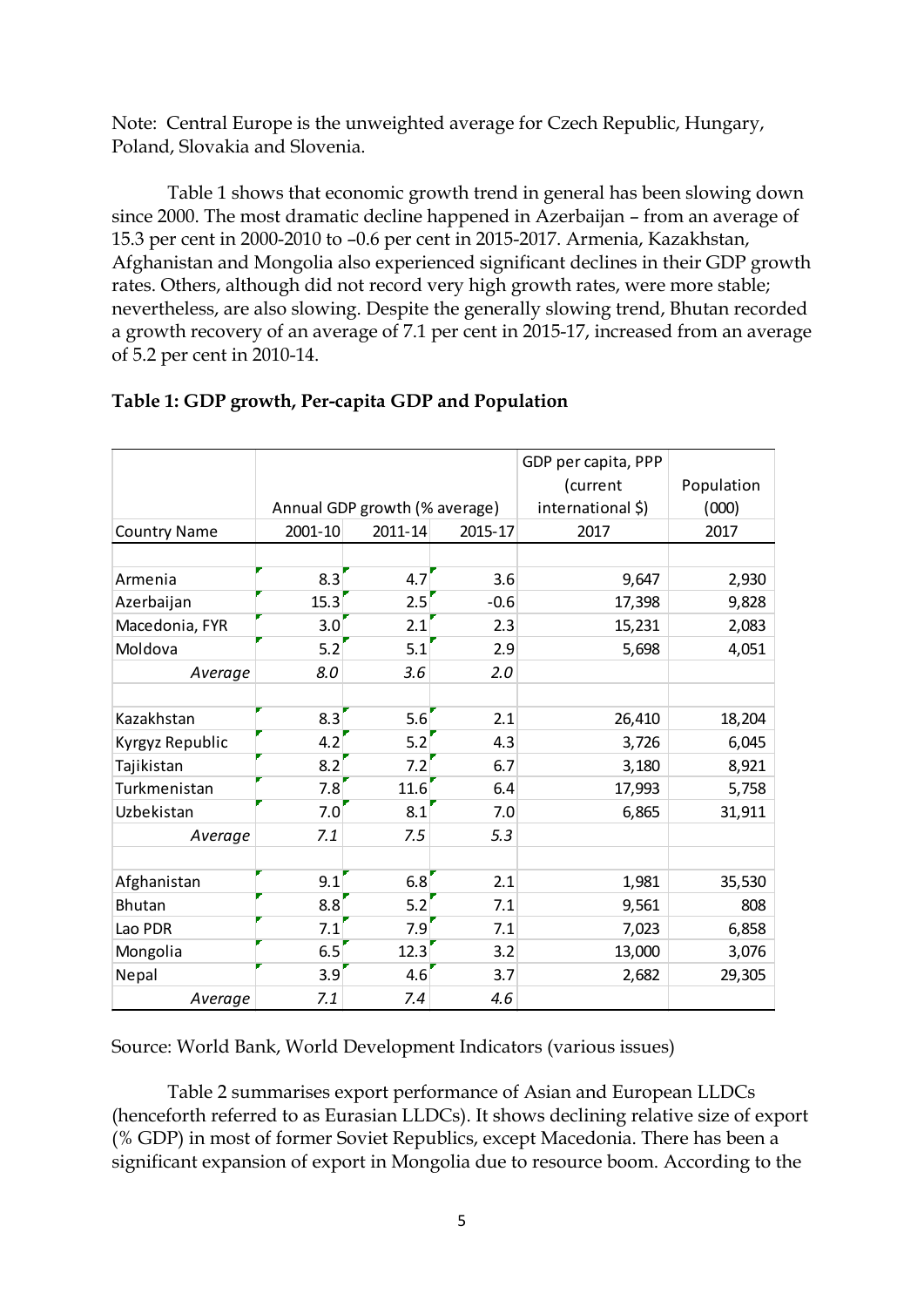UN Comtrade dataset for years 2011--2015, the commodity exports (mineral fuels, lubricants and related materials, non-ferrous metals and nonmonetary gold) of the Mongolian economy account for around 96 per cent of its total exports, which is about 39 per cent of its total GDP during these years. Mongolia's top exports are: mineral fuels including oil: US\$2.6 billion (42.4% of total exports), ores, slag, ash: \$2.2 billion (35.3%); gems, precious metals: \$662 million (10.8%).

| <b>Country Name</b> | 1990 | 1995 | 2000 | 2005 | 2010 | 2014 | 2015 | 2016 | 2017 |
|---------------------|------|------|------|------|------|------|------|------|------|
|                     |      |      |      |      |      |      |      |      |      |
| Armenia             | 35.0 | 23.9 | 23.4 | 28.8 | 20.8 | 28.6 | 29.7 | 33.1 | 38.1 |
| Azerbaijan          | 43.9 | 27.9 | 39.0 | 62.9 | 54.3 | 43.3 | 37.8 | 46.4 | 48.7 |
| Macedonia, FYR      | 25.8 | 33.0 | 32.9 | 34.8 | 39.8 | 47.7 | 48.8 | 50.0 | 55.1 |
| Moldova             |      | 49.3 | 49.8 | 51.1 | 39.2 | 41.5 | 42.8 | 43.3 | 42.5 |
|                     |      |      |      |      |      |      |      |      |      |
| Kazakhstan          |      | 39.0 | 56.6 | 53.2 | 44.2 | 39.3 | 28.5 | 31.8 |      |
| Kyrgyz Republic     | 29.2 | 29.5 | 41.8 | 38.3 | 51.6 | 37.4 | 35.2 | 35.8 | 35.4 |
| Tajikistan          | 27.8 | 65.6 | 98.8 | 27.0 | 14.9 | 9.1  | 10.5 | 13.3 | 15.7 |
| Turkmenistan        |      | 84.0 | 95.5 | 65.0 | 76.3 |      |      |      |      |
| Uzbekistan          | 28.8 | 36.7 | 24.6 | 37.9 | 31.7 | 23.1 | 19.5 | 18.9 | 28.5 |
|                     |      |      |      |      |      |      |      |      |      |
| Afghanistan         |      |      |      | 27.4 | 10.0 | 6.6  | 7.0  | 6.9  |      |
| <b>Bhutan</b>       | 26.8 | 37.8 | 29.4 | 38.2 | 42.5 | 36.3 | 33.2 | 29.7 | 26.0 |
| Lao PDR             | 11.3 | 23.2 | 30.7 | 29.0 | 35.4 | 40.8 | 34.0 | 33.2 | 34.3 |
| Mongolia            | 18.3 | 40.5 | 54.0 | 58.8 | 46.7 | 52.2 | 45.6 | 50.2 | 59.5 |
| Nepal               | 10.5 | 25.0 | 23.3 | 14.6 | 9.6  | 11.5 | 11.6 | 9.5  | 9.8  |

| Table 2: Global trade - export as % GDP |
|-----------------------------------------|
|-----------------------------------------|

Source: World Bank, World Development Indicators (various issues)

#### 3. **Structural economic transformation**

This section takes stock of progress made by Eurasian LLDCs in structural economic transformation – the extent these economies have diversified from primary commodity sectors. The discussion covers sectoral production and employment shares and the deepening of manufacturing. As mentioned earlier, one particular concern is premature deindustrialisation, observed in many Eurasian LLDCs.

Table 3 (a, b and c) presents **trends in GDP shares** of the primary (agriculture, forestry & fishing), secondary (manufacturing) and services sectors since 1990, covering the Almaty Programme of Action and Vienna Programme of Action for the LLDCs. The key points can be summarised as follows:

▪ General decline in the role of the primary sector in the economy since 1990. In most countries, the decline is very dramatic, such as in Azerbaijan (from 27% to 6%) and Turkmenistan (from 33% to 9%).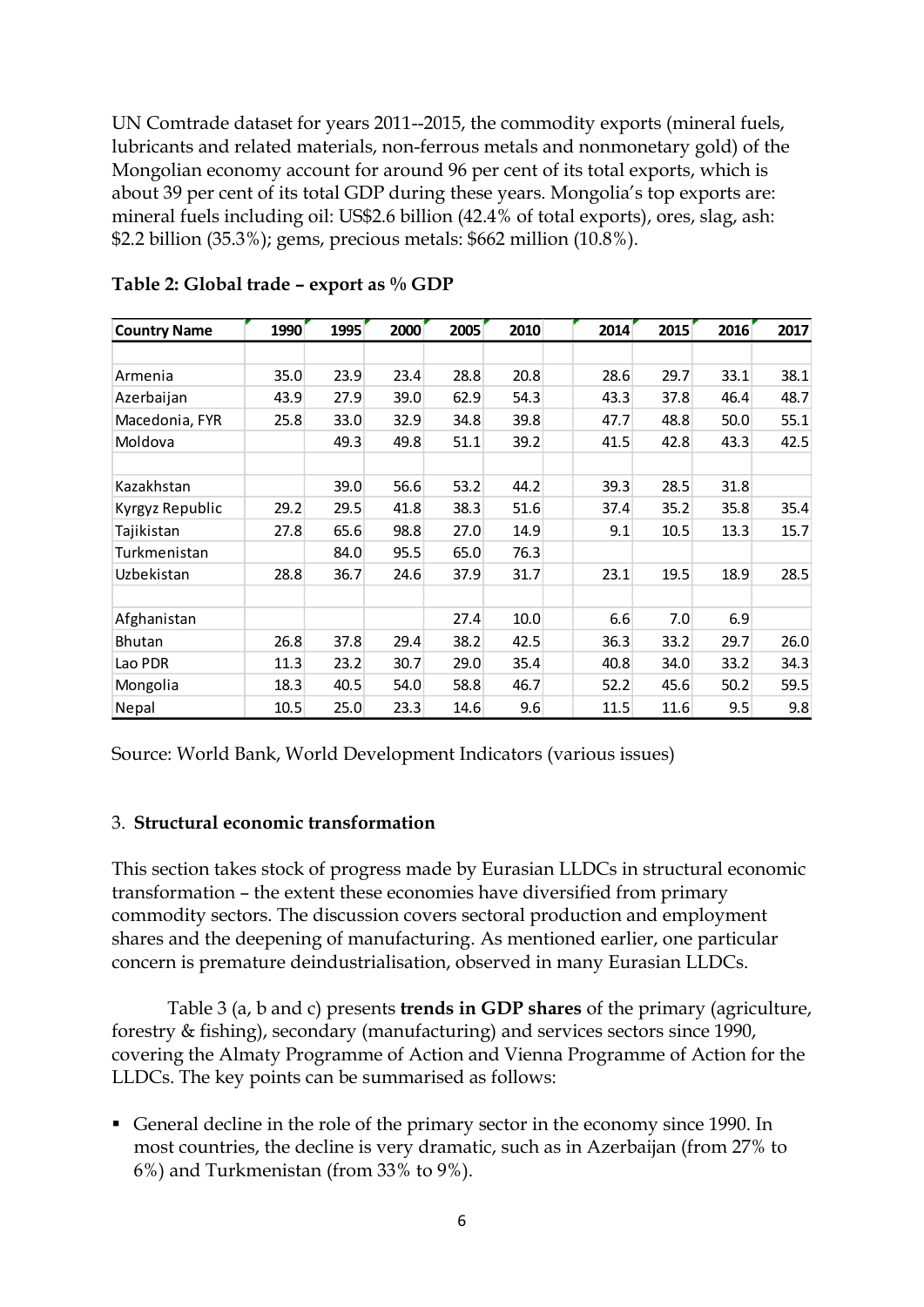- The above trend of declining role of primary commodity has not been followed by a more important role of the more modern, productive and dynamic manufacturing sector.
	- o In the former Soviet Republics (Eurasian LLDCs), a process of dramatic deindustrialisation has taken placed since 1990. This means that the two main tradable sectors (Agriculture and manufacturing) have shrunk very significantly, replaced by the mining sector and largely non-tradable activities (construction and services).
	- o Other LLDCs in Asia showed a process of industrialisation till 2014, but data in the later years indicate a process of pre-mature deindustrialisation.

| (a) Agriculture, forestry, and fishing, value added (% of GDP) |      |      |      |  |      |      |      |      |  |  |  |  |  |
|----------------------------------------------------------------|------|------|------|--|------|------|------|------|--|--|--|--|--|
| (Primary sector)                                               |      |      |      |  |      |      |      |      |  |  |  |  |  |
|                                                                |      |      |      |  |      |      |      |      |  |  |  |  |  |
| <b>Country Name</b>                                            | 1990 | 1995 | 2005 |  | 2014 | 2015 | 2016 | 2017 |  |  |  |  |  |
|                                                                |      |      |      |  |      |      |      |      |  |  |  |  |  |
| Armenia                                                        | 16.0 | 40.7 | 19.1 |  | 18.1 | 17.2 | 16.4 | 14.9 |  |  |  |  |  |
| Azerbaijan                                                     | 26.5 | 25.2 | 9.1  |  | 5.3  | 6.2  | 5.6  | 5.6  |  |  |  |  |  |
| Macedonia, FYR                                                 | 7.5  | 11.2 | 9.7  |  | 10.2 | 9.7  | 9.1  | 9.4  |  |  |  |  |  |
| Moldova                                                        |      | 29.3 | 16.4 |  | 13.0 | 12.2 | 12.1 | 12.2 |  |  |  |  |  |
|                                                                |      |      |      |  |      |      |      |      |  |  |  |  |  |
| Kazakhstan                                                     |      | 12.3 | 6.4  |  | 4.3  | 4.7  | 4.6  | 4.4  |  |  |  |  |  |
| Kyrgyz Republic                                                | 32.7 | 40.7 | 28.5 |  | 14.7 | 14.1 | 12.8 | 12.3 |  |  |  |  |  |
| Tajikistan                                                     | 33.3 | 36.7 | 21.2 |  | 23.4 | 21.9 | 20.4 |      |  |  |  |  |  |
| Turkmenistan                                                   | 33.3 | 16.2 | 18.5 |  | 8.3  | 9.3  |      |      |  |  |  |  |  |
| Uzbekistan                                                     | 33.1 | 28.0 | 25.0 |  | 17.1 | 16.6 | 16.1 | 17.3 |  |  |  |  |  |
|                                                                |      |      |      |  |      |      |      |      |  |  |  |  |  |
| Afghanistan                                                    |      |      | 30.8 |  | 22.0 | 20.5 | 21.0 |      |  |  |  |  |  |
| <b>Bhutan</b>                                                  | 34.4 | 30.8 | 22.3 |  | 16.8 | 16.7 | 16.5 | 15.2 |  |  |  |  |  |
| Lao PDR                                                        | 46.5 | 42.2 | 28.3 |  | 17.8 | 17.6 | 17.2 | 16.2 |  |  |  |  |  |
| Mongolia                                                       | 12.5 | 32.5 | 19.8 |  | 13.3 | 13.4 | 11.7 | 10.4 |  |  |  |  |  |
| Nepal                                                          | 48.8 | 39.0 | 33.8 |  | 30.3 | 29.4 | 29.2 | 27.0 |  |  |  |  |  |

#### **Table 3: sectoral shifts in GDP**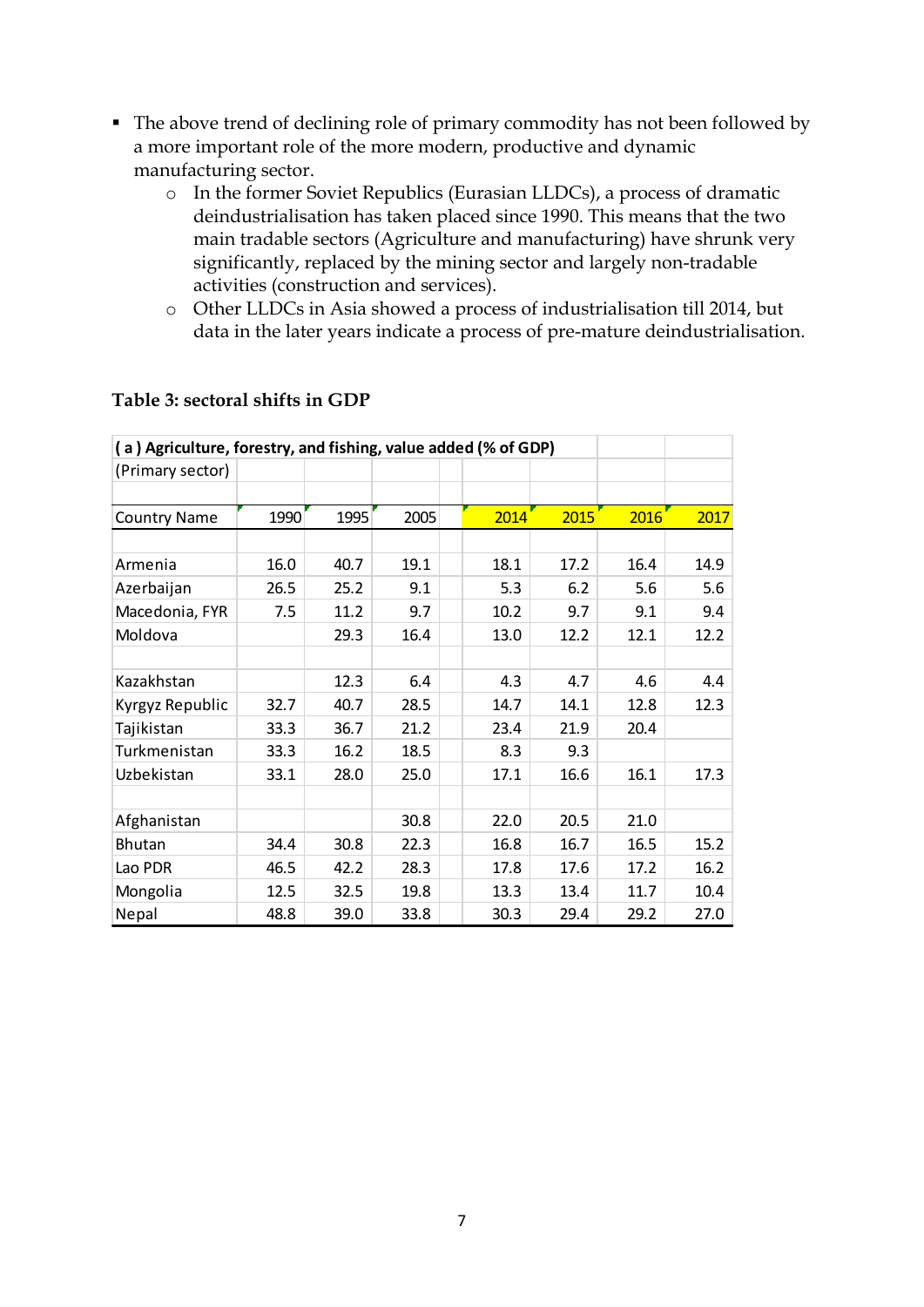|                     | (b) Manufacturing, value added (% of GDP) |      |             |  |      |      |      |      |  |  |  |  |  |  |
|---------------------|-------------------------------------------|------|-------------|--|------|------|------|------|--|--|--|--|--|--|
|                     |                                           |      |             |  |      |      |      |      |  |  |  |  |  |  |
|                     |                                           |      |             |  |      |      |      |      |  |  |  |  |  |  |
| <b>Country Name</b> | 1990                                      | 1995 | 2005        |  | 2014 | 2015 | 2016 | 2017 |  |  |  |  |  |  |
|                     |                                           |      |             |  |      |      |      |      |  |  |  |  |  |  |
| Armenia             | 30.2                                      | 24.3 | 13.5        |  | 9.7  | 9.2  | 10.3 | 10.2 |  |  |  |  |  |  |
| Azerbaijan          | 17.6                                      | 11.5 | 6.5         |  | 4.7  | 5.0  | 4.9  | 4.7  |  |  |  |  |  |  |
| Macedonia, FYR      | 31.5                                      | 19.6 | 9.7         |  | 11.0 | 11.8 | 12.2 | 11.8 |  |  |  |  |  |  |
| Moldova             |                                           | 22.3 | 13.1        |  | 11.6 | 11.9 | 11.8 | 11.5 |  |  |  |  |  |  |
|                     |                                           |      |             |  |      |      |      |      |  |  |  |  |  |  |
| Kazakhstan          |                                           | 14.6 | 12.0        |  | 10.3 | 10.3 | 11.3 | 11.2 |  |  |  |  |  |  |
| Kyrgyz Republic     | 26.4                                      | 8.6  | 12.9        |  | 13.7 | 14.1 | 15.4 | 15.1 |  |  |  |  |  |  |
| Tajikistan          | 24.8                                      | 26.8 |             |  | 7.6  | 8.7  | 9.7  |      |  |  |  |  |  |  |
| Turkmenistan        |                                           | 38.2 | 20.5 (2004) |  |      |      |      |      |  |  |  |  |  |  |
| Uzbekistan          |                                           |      |             |  |      |      |      |      |  |  |  |  |  |  |
|                     |                                           |      |             |  |      |      |      |      |  |  |  |  |  |  |
| Afghanistan         |                                           |      | 16.4        |  | 11.4 | 11.4 | 11.3 |      |  |  |  |  |  |  |
| <b>Bhutan</b>       | 7.7                                       | 10.3 | 7.1         |  | 8.1  | 8.0  | 7.5  | 7.1  |  |  |  |  |  |  |
| Lao PDR             | 4.2                                       | 6.0  | 9.6         |  | 8.4  | 8.2  | 7.8  | 7.5  |  |  |  |  |  |  |
| Mongolia            | 20.4                                      | 17.3 | 5.8         |  | 8.8  | 7.6  | 7.3  | 8.3  |  |  |  |  |  |  |
| Nepal               | 5.8                                       | 8.9  | 7.6         |  | 5.8  | 5.6  | 5.3  | 5.2  |  |  |  |  |  |  |

| (c) Services, value added (% of GDP) |      |      |      |      |      |      |      |
|--------------------------------------|------|------|------|------|------|------|------|
|                                      |      |      |      |      |      |      |      |
| <b>Country Name</b>                  | 1990 | 1995 | 2005 | 2014 | 2015 | 2016 | 2017 |
|                                      |      |      |      |      |      |      |      |
| Armenia                              |      |      |      | 47.4 | 48.2 | 49.9 | 51.3 |
| Azerbaijan                           | 34.0 | 37.9 | 25.1 | 33.6 | 40.0 | 38.7 | 37.5 |
| Macedonia, FYR                       | 39.5 | 45.6 | 55.8 | 53.8 | 53.7 | 53.5 | 54.6 |
| Moldova                              |      | 33.1 | 50.4 | 54.5 | 56.9 | 56.1 |      |
|                                      |      |      |      |      |      |      |      |
| Kazakhstan                           |      | 54.0 | 52.0 | 54.8 | 59.3 | 57.9 | 57.4 |
| Kyrgyz Republic                      | 30.6 | 35.6 | 42.4 | 50.6 | 52.1 | 50.1 | 50.4 |
| Tajikistan                           | 29.1 | 21.2 | 40.6 | 40.6 | 42.5 | 42.2 |      |
| Turkmenistan                         | 36.7 | 19.1 | 42.9 |      |      |      |      |
| Uzbekistan                           | 34.6 | 34.7 | 37.0 | 44.3 | 44.5 | 43.4 | 39.8 |
|                                      |      |      |      |      |      |      |      |
| Afghanistan                          |      |      | 39.0 | 53.0 | 53.2 | 52.8 | 52.7 |
| <b>Bhutan</b>                        | 38.9 | 32.9 | 38.1 | 37.2 | 37.6 | 37.4 | 37.2 |
| Lao PDR                              | 40.2 | 40.9 | 43.4 | 44.2 | 44.2 | 42.5 | 41.5 |
| Mongolia                             | 43.3 | 29.3 | 37.5 | 45.8 | 47.5 | 46.1 | 42.3 |
| Nepal                                | 30.4 | 33.2 | 45.8 | 48.7 | 49.5 | 50.0 | 51.6 |

Source: World Bank, World Development Indicators (various issues)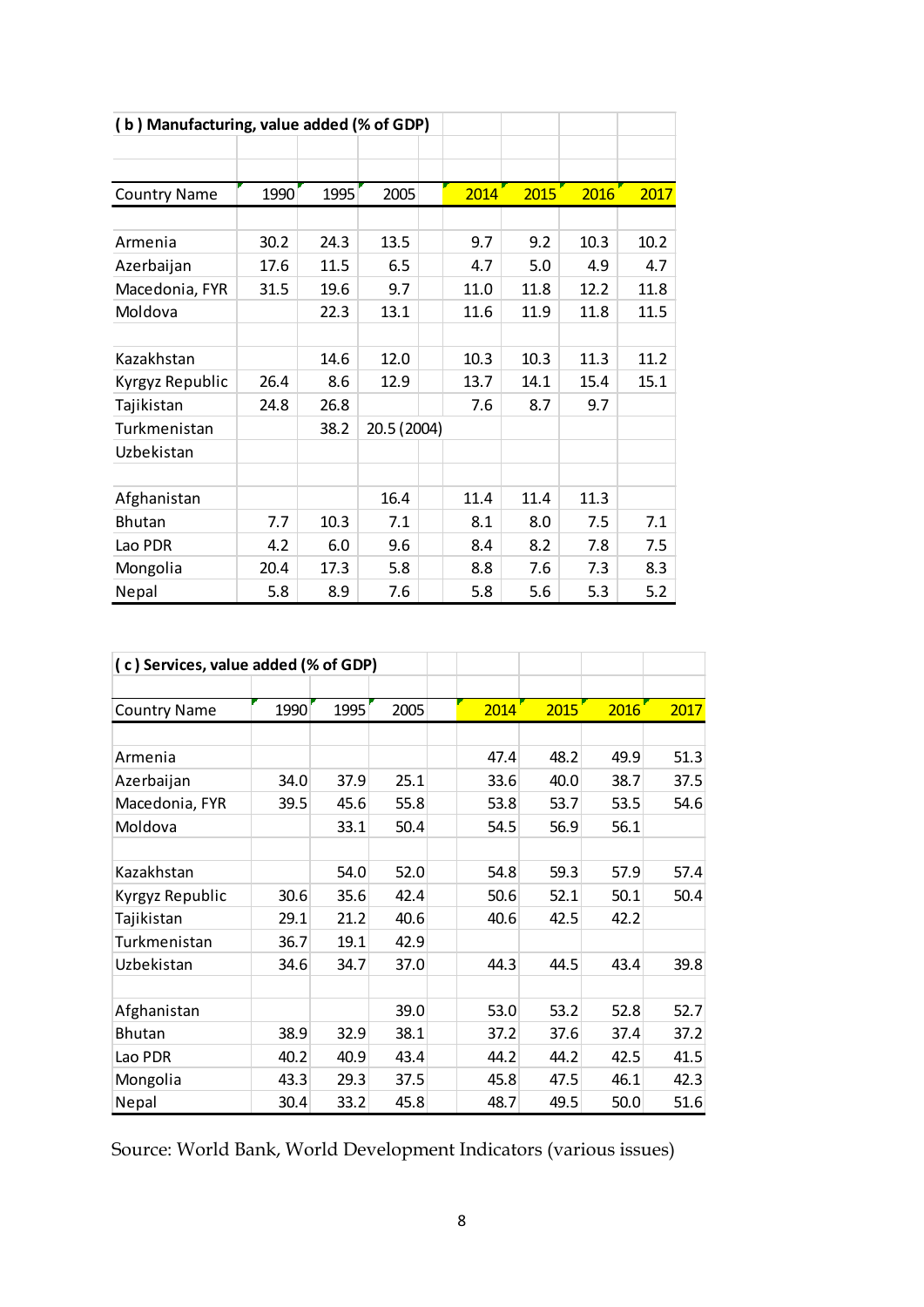On the other hand, there have not been commensurate declines in agriculture's employment shares in almost all countries, except in Kazakhstan, where it declined from around 32 per cent in 2005 to 18 per cent in 2017 (Table 4). In Loa PDR, Nepal, Afghanistan and Bhutan respectively around 78 per cent, 72 per cent, 61 per cent and 56 per cent of the labour force still works in low productivity agriculture, implying large scale rural property.

|                 |      | Agriculture |      |      |      |              | Industry |      |      | Services |      |      |
|-----------------|------|-------------|------|------|------|--------------|----------|------|------|----------|------|------|
| Country Name    | 1995 | 2005        | 2014 | 2018 | 1995 | 2005         | 2014     | 2018 | 1995 | 2005     | 2014 | 2018 |
|                 |      |             |      |      |      |              |          |      |      |          |      |      |
| Armenia         | 51.7 | 40.6        | 34.8 | 33.2 |      | 17.7<br>18.1 | 16.7     | 16.3 | 30.3 | 41.7     | 48.4 | 50.4 |
| Azerbaijan      | 44.9 | 40.5        | 36.8 | 37.5 |      | 12.6<br>10.7 | 14.3     | 13.9 | 44.4 | 46.9     | 48.9 | 48.7 |
| Macedonia, FYR  | 21.7 | 19.5        | 18.5 | 16.0 | 41.2 | 32.4         | 30.4     | 29.7 | 37.1 | 48.1     | 51.2 | 54.3 |
| Moldova         | 48.8 | 40.6        | 30.5 | 32.6 |      | 17.9<br>16.0 | 17.9     | 17.2 | 33.3 | 43.3     | 51.6 | 50.3 |
|                 |      |             |      |      |      |              |          |      |      |          |      |      |
| Kazakhstan      | 39.7 | 32.4        | 20.1 | 17.7 |      | 15.6<br>18.0 | 20.5     | 20.8 | 44.7 | 49.6     | 59.4 | 61.5 |
| Kyrgyz Republic | 54.0 | 38.5        | 31.6 | 26.1 |      | 10.9<br>17.6 | 20.4     | 22.4 | 35.1 | 43.9     | 48.0 | 51.5 |
| Tajikistan      | 60.9 | 56.7        | 53.7 | 51.2 |      | 16.2<br>17.6 | 14.9     | 16.5 | 21.5 | 27.1     | 31.4 | 32.3 |
| Turkmenistan    | 19.3 | 19.1        | 9.4  | 7.9  |      | 49.6<br>36.6 | 44.9     | 44.8 | 31.1 | 44.2     | 45.7 | 47.2 |
| Uzbekistan      | 37.5 | 34.7        | 23.9 | 21.4 | 33.7 | 32.2         | 37.6     | 37.7 | 28.8 | 33.1     | 38.5 | 40.9 |
|                 |      |             |      |      |      |              |          |      |      |          |      |      |
| Afghanistan     | 78.7 | 71.8        | 61.6 | 62.0 |      | 6.6<br>4.1   | 6.5      | 6.8  | 17.2 | 21.7     | 31.9 | 31.3 |
| Bhutan          | 83.1 | 70.3        | 56.7 | 55.6 |      | 2.1<br>4.8   | 10.8     | 9.7  | 14.8 | 24.9     | 32.5 | 34.7 |
| Lao PDR         | 85.4 | 78.5        | 64.3 | 59.9 |      | 5.3<br>3.5   | 9.4      | 9.8  | 11.1 | 16.2     | 26.3 | 30.3 |
| Mongolia        | 54.6 | 45.7        | 28.0 | 29.8 |      | 13.8<br>11.9 | 20.7     | 19.2 | 31.6 | 42.5     | 51.3 | 51.0 |
| Nepal           | 81.1 | 76.0        | 72.8 | 71.3 |      | 4.7<br>4.7   | 7.9      | 8.2  | 14.2 | 19.3     | 19.3 | 20.5 |

#### **Table 4: Sectoral employment**

Source: World Bank, World Development Indicators (various issues)

Notes: The agriculture sector consists of activities in agriculture, hunting, forestry and fishing. The industry sector consists of mining and quarrying, manufacturing, construction, and public utilities (electricity, gas, and water). The services sector consists of wholesale and retail trade and restaurants and hotels; transport, storage, and communications; financing, insurance, real estate, and business services; and community, social, and personal services.

Table 5 presents indicators showing **manufacturing's deepening**, which refers to the extent of advancement within the manufacturing sector. This indicates to what extent the manufacturing sector has transformed itself from a lower level, more traditional and simpler manufacturing activities and resulted products to a higher level, more modern and more sophisticated ones. Despite the deindustrialisation trend, data on the share of medium and high technology manufacturing value added (MVA) in the total of MVA is probably the best proxy to see the extent of advancement within the manufacturing sector over time. This indicator reflects progress related to technological content within the manufacturing sector. The key observations of mixed performance can be summarised as follows:

▪ During 2010 and 2015, countries show both progress and stagnation on this. For example, the share doubled in Moldova, from 8.4 per cent in 2010 to 18.8 per cent in 2015, while it has declined in Armenia and Tajikistan.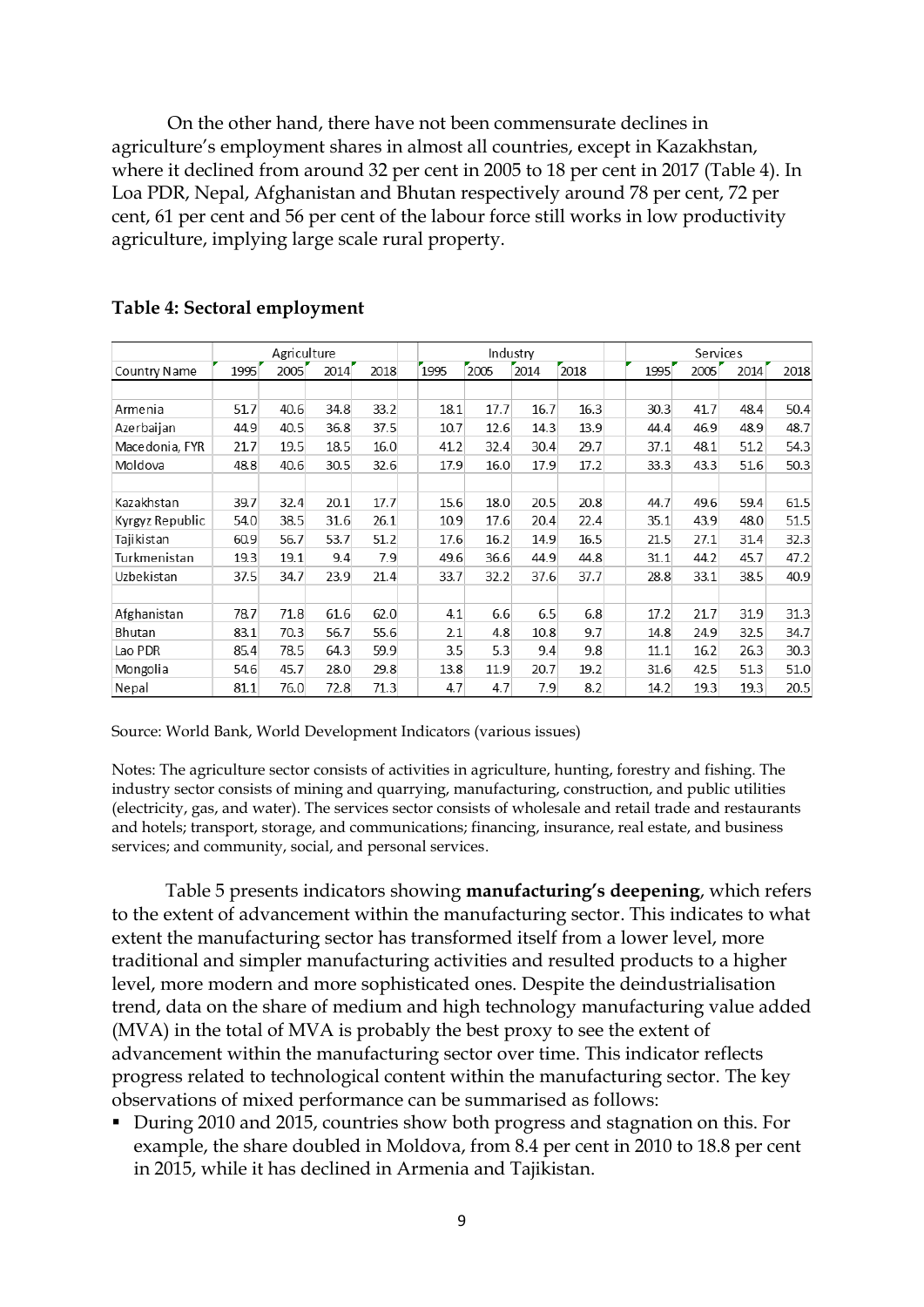- The changes in the shares of medium and high technology MVA in the total MVA are not consistently reflected in the share of medium and high technology MVA export in the total MVA export.
- During 2010 and 2015, the shares of MVA export in total exports either declined or remained stagnant. On this, a few countries are worth highlighting: Armenia, Moldova, Mongolia and Nepal show the dominance (around 60-70 per cent) of manufacturing exports in their total export. It is particularly worth noting that the size of export (relative to GDP) is relatively large (around 40%) in small countries of Armenia, Moldova, Mongolia. This simply points to the importance of export market due to small size of domestic market (with population of around 3-4 million).

|               | Medium-high tech<br><b>MVA share in total</b><br>MANUF (%) |      | Medium-high tech<br><b>Manuf export share</b><br>in total MANUF<br>export (%) |      | <b>MANUF export</b><br>share in total<br>export (%) |      |  |  |
|---------------|------------------------------------------------------------|------|-------------------------------------------------------------------------------|------|-----------------------------------------------------|------|--|--|
|               | 2010                                                       | 2015 | 2010                                                                          | 2015 | 2010                                                | 2015 |  |  |
|               |                                                            |      |                                                                               |      |                                                     |      |  |  |
| Armenia       | 5.0                                                        | 3.7  | 24.8                                                                          | 10.4 | 69.2                                                | 70.2 |  |  |
| Azerbaijan    | 10.1                                                       | 13.7 | 17.2                                                                          | 16.5 | 10.5                                                | 13.9 |  |  |
| Macedonia     |                                                            |      |                                                                               |      |                                                     |      |  |  |
| Moldova       | 8.4                                                        | 18.8 | 13.1                                                                          | 30.8 | 61.6                                                | 61.8 |  |  |
|               |                                                            |      |                                                                               |      |                                                     |      |  |  |
| Kazakhstan    | 12.8                                                       | 16.6 | 37.2                                                                          | 41.5 | 22.7                                                | 24.4 |  |  |
| Kyrgyzstan    | 3.5                                                        | 4.1  | 20.0                                                                          | 42.3 | 25.5                                                | 34.6 |  |  |
| Tajikistan    | 3.7                                                        | 2.5  | 66.3                                                                          | 66.3 | 13.8                                                | 13.8 |  |  |
| Turkmenistan  |                                                            |      |                                                                               |      |                                                     |      |  |  |
| Uzbekistan    |                                                            |      |                                                                               |      |                                                     |      |  |  |
|               |                                                            |      |                                                                               |      |                                                     |      |  |  |
| Afghanistan   | 9.5                                                        | 9.5  |                                                                               | 0.1  | 19.6                                                | 16.5 |  |  |
| <b>Bhutan</b> |                                                            |      |                                                                               |      |                                                     |      |  |  |
| Lao PDR       |                                                            |      |                                                                               |      |                                                     |      |  |  |
| Mongolia      | 2.1                                                        | 6.7  | 1.9                                                                           | 0.3  | 62.9                                                | 59.9 |  |  |
| Nepal         | 8.5                                                        | 8.6  | 20.1                                                                          | 17.9 | 76.7                                                | 76.9 |  |  |

#### **Table 5: Deepening of manufacturing**

Source: UNIDO – IDR 2018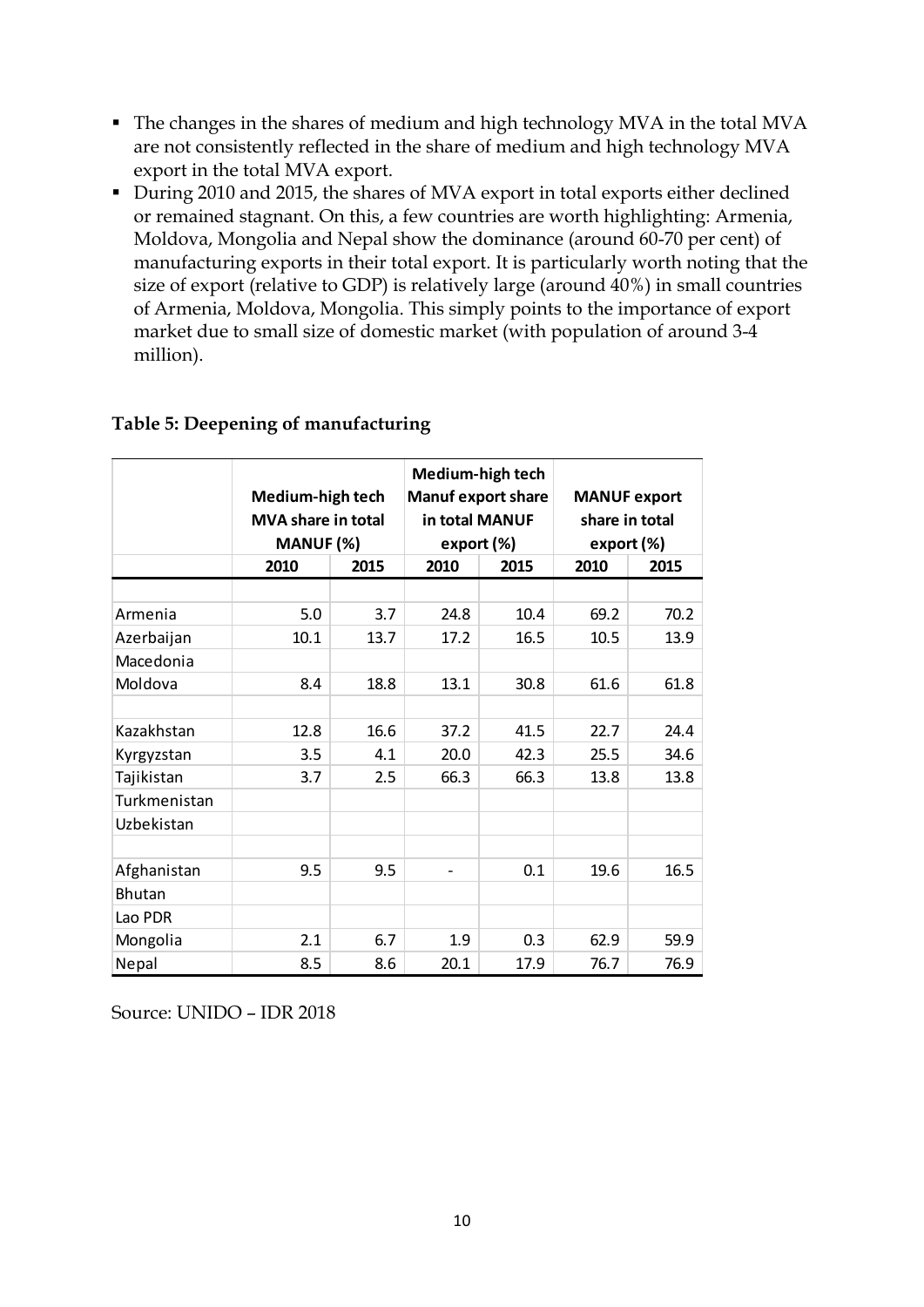| <b>Country Name</b> | 2000   | 2001 | 2002   | 2003 | 2004   | 2005 | 2006   | 2007 | 2008 | 2009 | 2010 | 2011 | 2012 | 2013 | 2014 | 2015 | 2016    | 2017   |
|---------------------|--------|------|--------|------|--------|------|--------|------|------|------|------|------|------|------|------|------|---------|--------|
|                     |        |      |        |      |        |      |        |      |      |      |      |      |      |      |      |      |         |        |
| Armenia             | 5.5    | 3.3  | 4.7    | 4.4  | 6.9    | 6.0  | 7.3    | 7.3  | 8.1  | 8.8  | 5.7  | 6.4  | 4.7  | 3.1  | 3.5  | 1.7  | 3.2     | 2.2    |
| Azerbaijan          | 2.5    | 14.4 | 32.5   | 55.1 | 54.4   | 33.8 | 21.4   | 13.9 | 8.2  | 6.5  | 6.3  | 6.8  | 7.6  | 3.5  | 5.9  | 7.6  | 11.9    | 7.0    |
| Macedonia, FYR      | 5.8    | 12.7 | 2.8    | 2.4  | 5.4    | 2.3  | 6.2    | 8.8  | 6.2  | 2.8  | 3.2  | 4.8  | 3.5  | 3.7  | 0.5  | 3.0  | 5.1     | 3.8    |
| Moldova             | 9.9    | 7.0  | 5.1    | 3.7  | 5.8    | 6.4  | 7.6    | 12.2 | 12.0 | 4.7  | 4.9  | 5.0  | 3.4  | 3.0  | 4.3  | 3.3  | 1.3     | 2.6    |
| Kazakhstan          | 7.5    | 12.7 | 10.5   | 8.1  | 13.0   | 4.5  | 9.4    | 11.4 | 12.6 | 12.4 | 5.0  | 7.1  | 6.6  | 4.2  | 3.3  | 3.5  | 12.2    | 2.8    |
| Kyrgyz Republic     | $-0.2$ | 0.3  | 0.3    | 2.4  | 7.9    | 1.7  | 6.4    | 5.5  | 7.3  | 4.0  | 9.9  | 11.1 | 4.0  | 8.3  | 4.6  | 17.1 | 9.1     | $-1.4$ |
| Tajikistan          | 2.7    | 0.9  | 3.0    | 2.0  | 13.1   | 2.4  | 12.0   | 9.7  | 7.3  | 0.3  | 1.4  | 2.5  | 3.1  | 1.5  | 3.3  | 5.4  | 3.5     | 2.8    |
| Turkmenistan        | 4.5    | 4.8  | 6.2    | 3.8  | 5.2    | 5.2  | 7.1    | 6.8  | 6.6  | 22.5 | 16.1 | 11.6 | 8.9  | 7.3  | 8.8  | 8.5  | 6.2     | 5.5    |
| Uzbekistan          | 0.5    | 0.7  | 0.7    | 0.8  | 1.5    | 1.3  | 1.0    | 3.2  | 2.4  | 2.5  | 4.2  | 3.6  | 1.1  | 1.1  | 1.2  | 0.1  | 0.2     | 0.2    |
| Afghanistan         |        | 0.0  | 1.2    | 1.3  | 3.5    | 4.3  | 3.4    | 1.9  | 0.4  | 0.4  | 1.2  | 0.3  | 0.3  | 0.2  | 0.2  | 0.9  | 0.5     | 0.3    |
| <b>Bhutan</b>       |        |      | 0.5    | 0.5  | 1.3    | 0.8  | 0.7    | 6.2  | 0.2  | 1.4  | 4.7  | 1.7  | 1.3  | 1.1  | 1.2  | 0.3  | 0.5     | $-0.7$ |
| Lao PDR             | 2.0    | 1.4  | 0.3    | 1.0  | 0.7    | 1.0  | 5.4    | 7.7  | 4.2  | 5.5  | 3.9  | 3.4  | 2.9  | 3.6  | 6.9  | 9.9  | 6.3     | 4.8    |
| Mongolia            | 4.7    | 3.4  | 5.6    | 8.2  | 4.7    | 7.4  | 7.2    | 8.8  | 15.0 | 13.6 | 23.5 | 43.9 | 34.8 | 16.4 | 2.8  | 0.8  | $-37.2$ | 13.0   |
| Nepal               | $-0.0$ | 0.3  | $-0.1$ | 0.2  | $-0.0$ | 0.0  | $-0.1$ | 0.1  | 0.0  | 0.3  | 0.5  | 0.5  | 0.5  | 0.4  | 0.2  | 0.2  | 0.5     | 0.8    |

**Table 6: Foreign Direct Investment (FDI) as % GDP**

Source: World Bank, World Development Indicators (various issues)

The extent a country is able to attract the inflow of foreign direct investment (FDI) can indicate its **economic dynamism and competitiveness**. Table 6 shows the most recent trends of net FDI inflows in the Eurasian LLDCs. Several countries with a dominant resource sector (mining) show their attractiveness for FDI, such as Azerbaijan, Kazakhstan and Mongolia. For example, the inflow of FDI jumped significantly in Kazakhstan reaching the figure of 55 per cent of GDP during the resource boom of the early 2000s. This, however, cannot be simply interpreted as signs of dynamism and competitiveness as the flow is due to their natural resource endowments rather than created economic attractiveness resulting from human resource capabilities, technical capacity upgrading, institutional strengths, etc.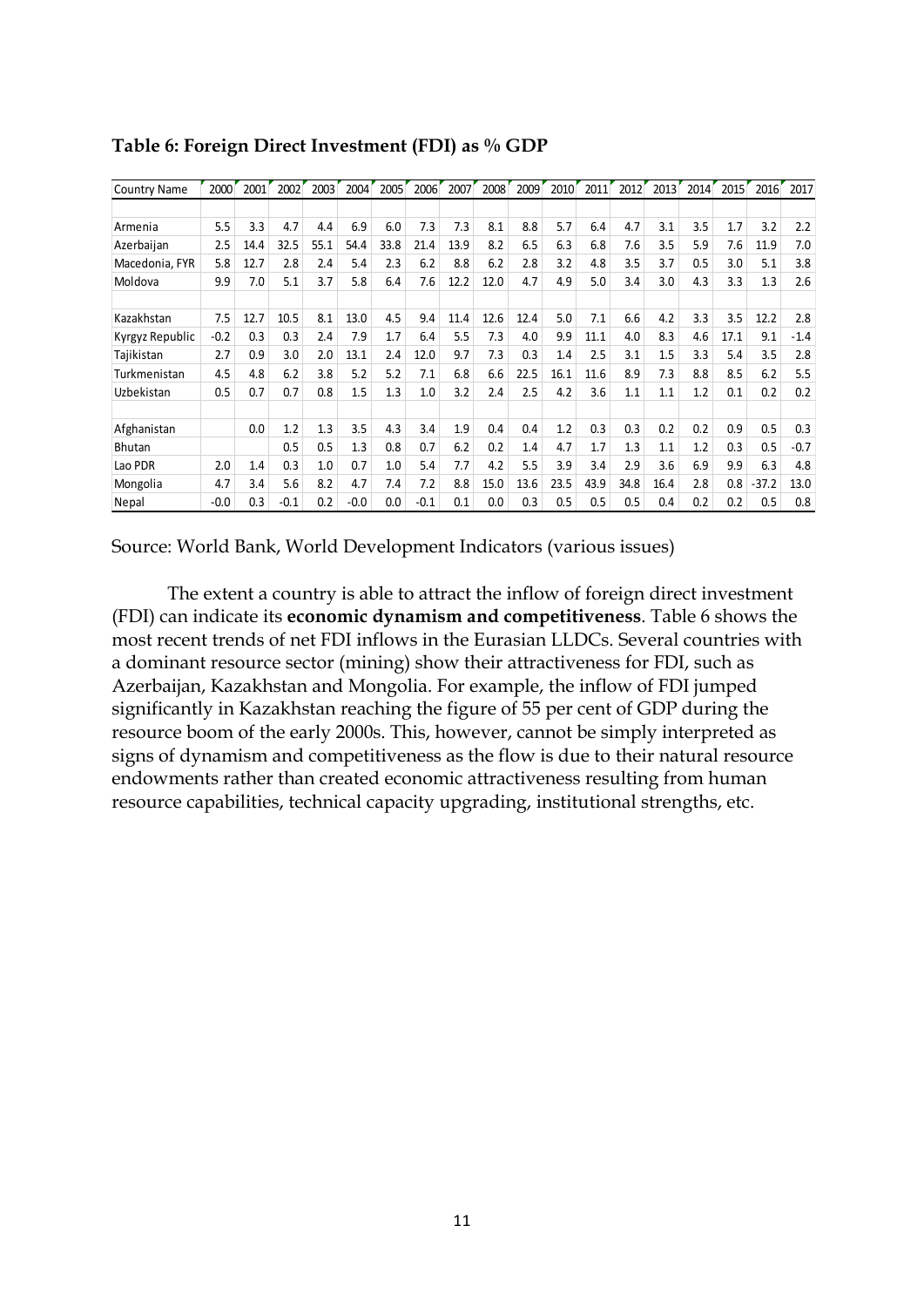| <b>Country Name</b> | 2000 | 2001 | 2002 | 2003 | 2004 | 2005 | 2006 | 2007 | 2008 | 2009 | 2010 | 2011 | 2012 | 2013 | 2014 | 2015 |
|---------------------|------|------|------|------|------|------|------|------|------|------|------|------|------|------|------|------|
|                     |      |      |      |      |      |      |      |      |      |      |      |      |      |      |      |      |
| Armenia             | 0.19 | 0.28 | 0.25 | 0.32 | 0.26 | 0.26 | 0.24 | 0.21 | 0.22 | 0.29 | 0.24 | 0.27 | 0.24 | 0.22 | 0.24 | 0.25 |
| Azerbaijan          | 0.34 | 0.34 | 0.30 | 0.32 | 0.30 | 0.22 | 0.17 | 0.17 | 0.17 | 0.25 | 0.22 | 0.21 | 0.22 | 0.21 | 0.21 | 0.22 |
| Macedonia, FYR      | 0.42 | 0.29 | 0.24 | 0.21 | 0.23 | 0.23 | 0.19 | 0.17 | 0.22 | 0.20 | 0.22 | 0.22 | 0.33 | 0.44 | 0.52 | 0.44 |
| Moldova             |      |      |      | 0.32 | 0.35 | 0.40 | 0.41 | 0.55 | 0.53 | 0.53 | 0.44 | 0.40 | 0.42 | 0.35 | 0.37 | 0.37 |
|                     |      |      |      |      |      |      |      |      |      |      |      |      |      |      |      |      |
| Kazakhstan          | 0.18 | 0.22 | 0.25 | 0.25 | 0.25 | 0.28 | 0.24 | 0.21 | 0.22 | 0.23 | 0.15 | 0.15 | 0.17 | 0.17 | 0.17 | 0.17 |
| Kyrgyz Republic     | 0.16 | 0.17 | 0.20 | 0.22 | 0.20 | 0.20 | 0.23 | 0.23 | 0.19 | 0.16 | 0.16 | 0.16 | 0.17 | 0.15 | 0.13 | 0.12 |
| Tajikistan          |      | 0.09 | 0.07 | 0.07 | 0.07 | 0.10 | 0.11 | 0.07 | 0.07 | 0.09 | 0.09 | 0.12 | 0.11 | 0.12 | 0.11 | 0.11 |
| Turkmenistan        |      |      |      |      |      |      |      |      |      |      |      |      |      |      |      |      |
| Uzbekistan          | 0.36 | 0.35 | 0.29 | 0.27 | 0.27 | 0.24 | 0.22 | 0.22 | 0.19 | 0.20 | 0.20 | 0.19 | 0.20 | 0.20 | 0.20 | 0.21 |
| Afghanistan         |      |      |      |      |      |      |      |      |      |      |      |      |      |      |      |      |
| <b>Bhutan</b>       |      |      |      |      |      |      |      |      |      |      |      |      |      |      |      |      |
| Lao PDR             |      |      | 0.04 |      |      |      |      |      |      |      |      |      |      |      |      |      |
| Mongolia            | 0.19 | 0.27 | 0.25 | 0.25 | 0.27 | 0.24 | 0.19 | 0.24 | 0.34 | 0.30 | 0.24 | 0.23 | 0.24 | 0.23 | 0.22 | 0.16 |
| Nepal               |      |      |      |      |      |      |      |      | 0.05 | 0.26 | 0.30 |      |      |      |      |      |

**Table 7: Research and Development (R & D) expenditure as % of GDP**

Source: World Bank, World Development Indicators (various issues)

As efficiency and competitiveness of an economy is a product of continued efforts and struggle, facilitated by developmental macroeconomic and pro-active sectoral policies, it is essentially a long-term process requiring certain investment in key priority areas. In other words, efficiency and competitiveness are determined largely a process from within. In this regard, one needs to look for other indicators, and on this, investment in research and development (R&D) is very crucial. Table 7 shows most recent trends of R&D expenditure. In general, R&D expenditures in the Eurasian LLDCs are low and hardly show increasing trends, which is not supportive for innovations required for facilitating economic transformation through knowledge acquisition and innovation. As a comparison, China and India spend more on R&D, around 2 per cent and 0.6 per cent respectively. An important point to note is that resource rich LLDCs experiencing resource boom do not show higher spending on investment in research and development indicating that the resource windfall has not been invested domestically to improve internal capacity for future structural transformation.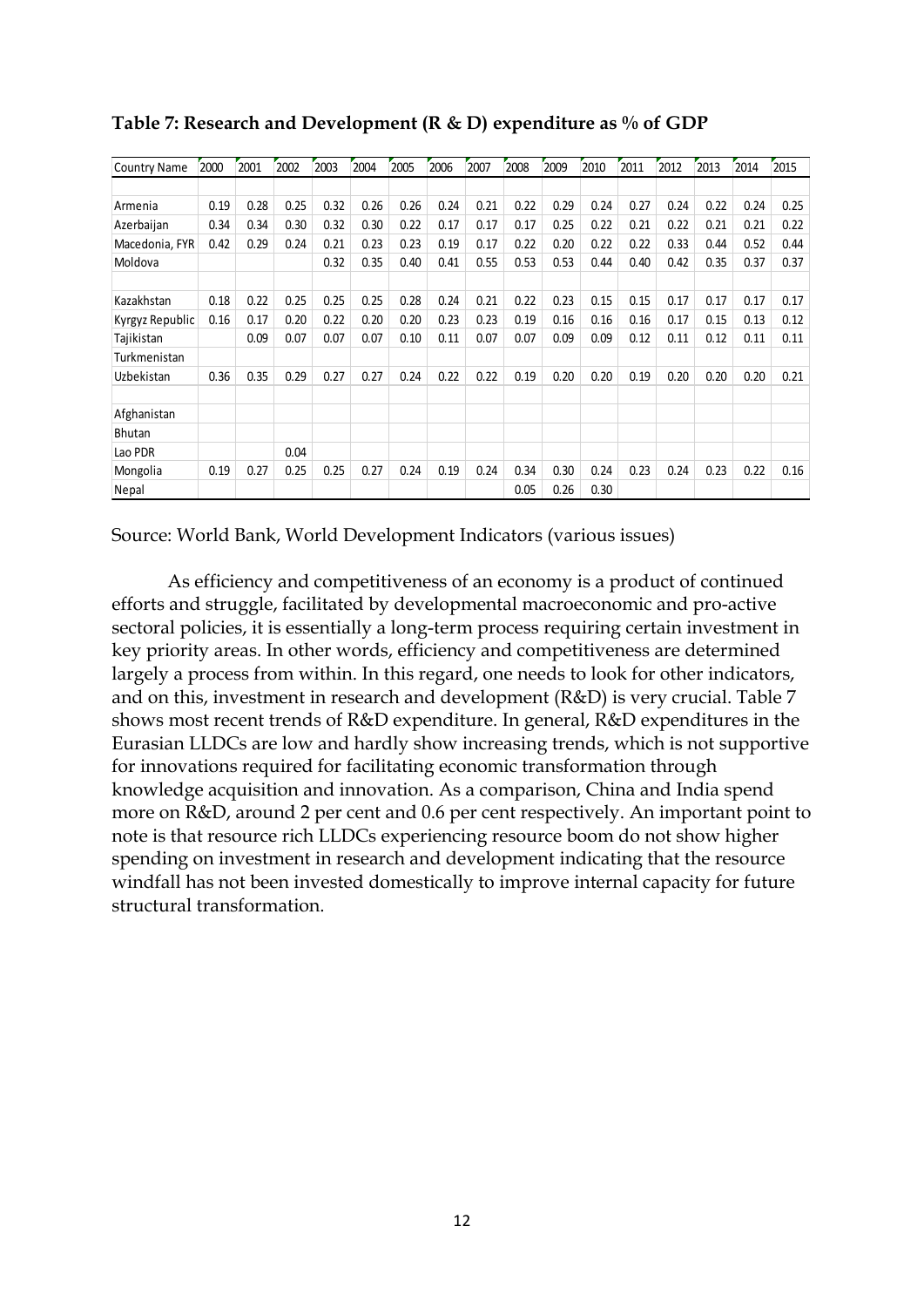| (a) Fixed broadband subscriptions (per 100 people) |      |       |       |       |       |       |
|----------------------------------------------------|------|-------|-------|-------|-------|-------|
|                                                    |      |       |       |       |       |       |
| <b>Country Name</b>                                | 2005 | 2010  | 2014  | 2015  | 2016  | 2017  |
|                                                    |      |       |       |       |       |       |
| Armenia                                            | 0.07 | 3.25  | 9.39  | 9.82  | 10.23 | 10.76 |
| Azerbaijan                                         | 0.03 | 5.26  | 19.97 | 19.75 | 18.55 | 18.37 |
| Macedonia, FYR                                     | 0.60 | 12.50 | 17.04 | 17.43 | 18.33 | 18.56 |
| Moldova                                            | 0.25 | 6.63  | 12.51 | 13.14 | 13.73 | 14.42 |
|                                                    |      |       |       |       |       |       |
| Kazakhstan                                         | 0.02 | 5.30  | 12.28 | 12.96 | 13.06 | 14.14 |
| Kyrgyz Republic                                    | 0.05 | 0.43  | 2.96  | 3.61  | 4.04  | 4.27  |
| Tajikistan                                         |      | 0.06  | 0.07  | 0.07  | 0.07  |       |
| Turkmenistan                                       |      | 0.01  | 0.04  | 0.05  | 0.07  |       |
| Uzbekistan                                         | 0.03 | 0.41  | 2.69  | 5.77  | 8.73  | 10.40 |
|                                                    |      |       |       |       |       |       |
| Afghanistan                                        | 0.00 | 0.01  | 0.00  | 0.02  | 0.03  | 0.05  |
| <b>Bhutan</b>                                      |      | 1.19  | 3.22  | 3.54  | 2.07  | 2.07  |
| Lao PDR                                            | 0.01 | 0.09  | 0.17  | 0.18  | 0.36  | 0.40  |
| Mongolia                                           | 0.07 | 2.83  | 6.75  | 6.99  | 7.47  | 9.27  |
| Nepal                                              |      | 0.22  | 0.88  | 1.06  | 0.77  |       |

## **Table 8: Broadband and mobile cellular subscriptions**

| (b) Mobile cellular subscriptions (per 100 people) |      |      |       |       |       |       |       |
|----------------------------------------------------|------|------|-------|-------|-------|-------|-------|
|                                                    |      |      |       |       |       |       |       |
| <b>Country Name</b>                                | 2000 | 2005 | 2010  | 2014  | 2015  | 2016  | 2017  |
|                                                    |      |      |       |       |       |       |       |
| Armenia                                            | 0.6  | 10.7 | 134.3 | 119.0 | 118.8 | 117.4 | 119.0 |
| Azerbaijan                                         | 5.2  | 26.3 | 100.7 | 111.0 | 111.2 | 104.8 | 103.0 |
| Macedonia, FYR                                     | 5.7  | 54.9 | 104.0 | 107.1 | 100.2 | 98.5  | 101.9 |
| Moldova                                            | 3.3  | 26.2 | 62.4  | 91.8  | 91.3  | 93.3  | 90.4  |
|                                                    |      |      |       |       |       |       |       |
| Kazakhstan                                         | 1.3  | 34.7 | 118.3 | 163.5 | 148.2 | 142.0 | 145.4 |
| Kyrgyz Republic                                    | 0.2  | 10.7 | 97.3  | 131.0 | 129.2 | 127.8 | 121.9 |
| Tajikistan                                         | 0.0  | 3.9  | 77.7  | 95.7  | 99.3  | 107.6 |       |
| Turkmenistan                                       | 0.2  | 2.2  | 62.9  | 131.8 | 140.9 | 151.4 |       |
| Uzbekistan                                         | 0.2  | 2.7  | 73.2  | 70.9  | 70.3  | 74.0  | 76.0  |
|                                                    |      |      |       |       |       |       |       |
| Afghanistan                                        |      | 4.8  | 35.5  | 56.2  | 58.4  | 62.3  | 67.4  |
| <b>Bhutan</b>                                      |      | 5.5  | 54.2  | 80.4  | 85.8  | 87.5  | 90.5  |
| Lao PDR                                            | 0.2  | 11.4 | 64.1  | 70.2  | 55.9  | 58.6  | 54.1  |
| Mongolia                                           | 6.4  | 22.1 | 92.5  | 103.5 | 103.1 | 111.2 | 126.4 |
| Nepal                                              | 0.0  | 0.9  | 34.0  | 81.3  | 96.0  | 110.8 | 123.2 |

Source: World Bank, World Development Indicators (various issues)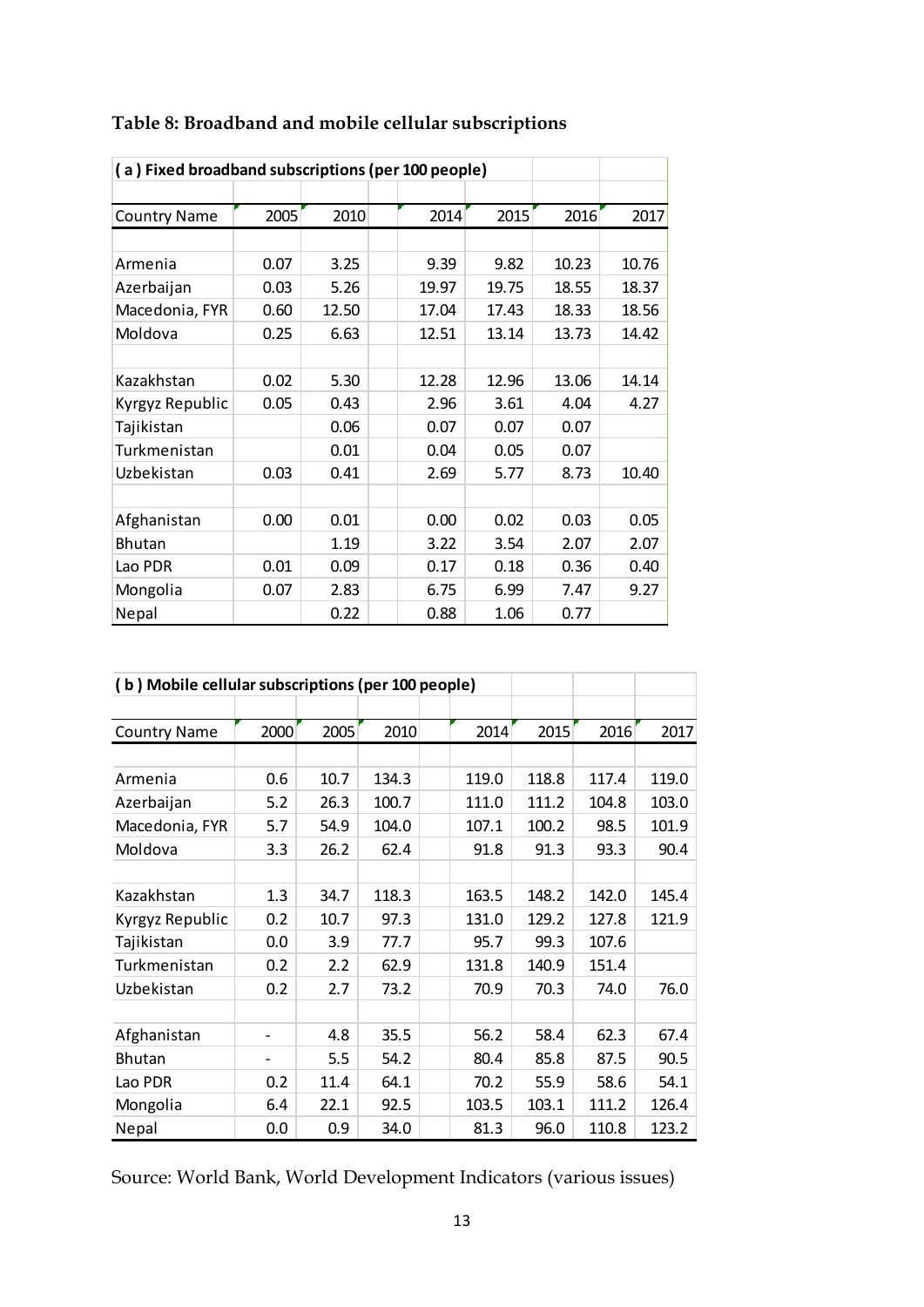On efficiency and competitiveness of an economy, another factor to consider is information and communication technology (ICT) penetration. One way to gauge the extent of the penetration is to look at the internet broadband and cellular phones coverage. It has to be noted that, fixed broadband subscription is better in representing access to ICT rather than mobile cellular subscription which is, in most cases, more of a response to poor fixed-line telephone infrastructures. Data presented in Table 8 show that the fixed broad band penetration vary significantly. ICT infrastructure represented by fixed broadband subscriptions in the society basically represents development progress as it is positively correlated with per capita GDP (see Figure 2).





Source: World Bank, World Development Indicators

**Economic dynamism** is a key to the process of structural transformation. In this regard, the role of the private sector is very important and few key indicators are worth looking at. As previously presented, net FDI inflows and exports are good measures of economic dynamism, where the private sector plays key roles, facilitated by the state policies. As previously highlighted, however, both measures (FDI and exports) are primarily driven by the resource sector rather than economic attractiveness driven by human resource or technological advancement. Therefore, these measures of economic dynamism have to be treated with cautions.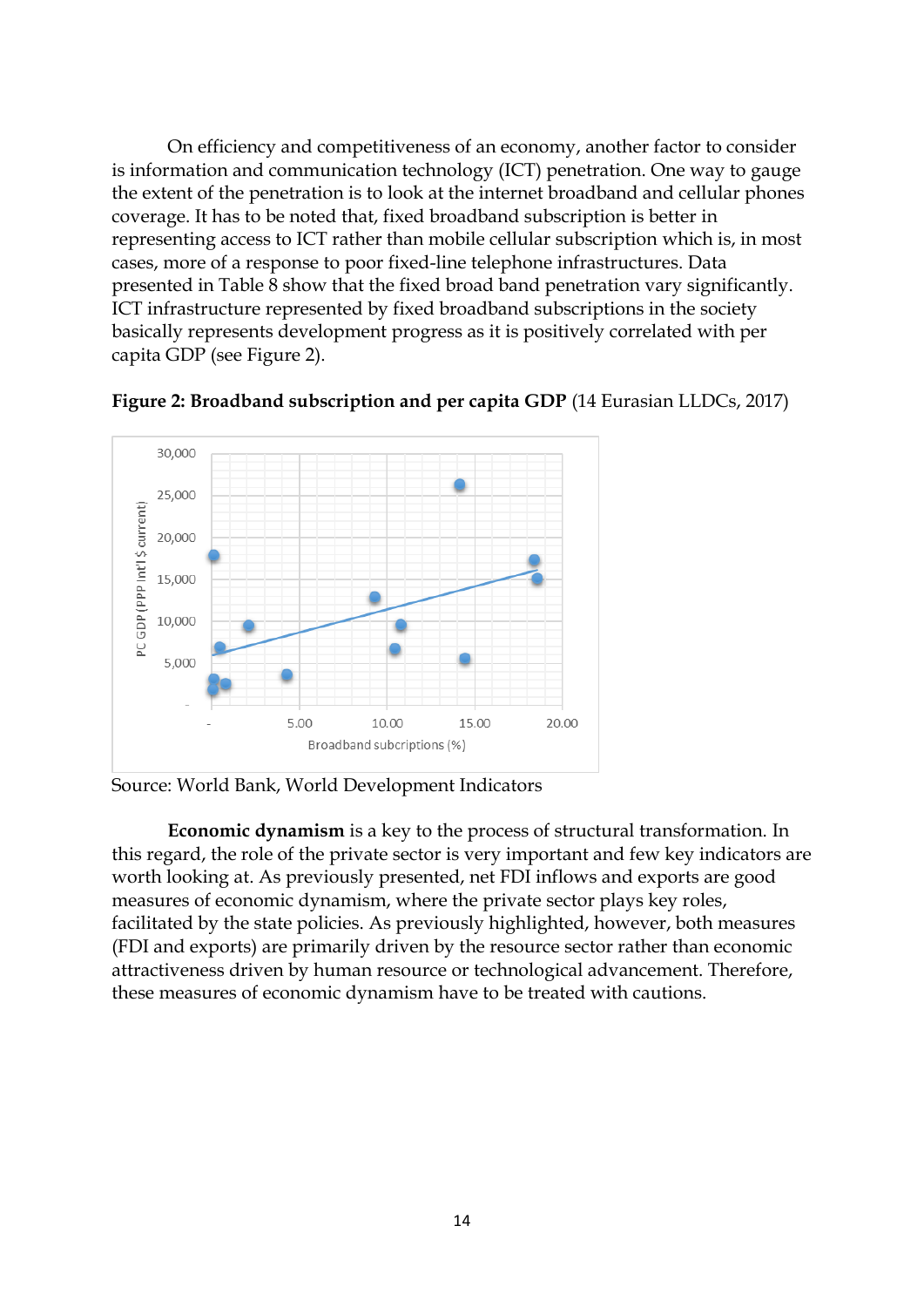| <b>Country Name</b> | 1995 | 2005 | 2010 | 2014 | 2015 | 2016 | 2017 |
|---------------------|------|------|------|------|------|------|------|
|                     |      |      |      |      |      |      |      |
| Armenia             | 7.3  | 8.0  | 28.4 | 48.9 | 45.6 | 48.9 | 51.5 |
| Azerbaijan          | 1.2  | 9.5  | 17.9 | 30.6 | 38.5 | 26.6 | 16.4 |
| Macedonia, FYR      | 23.1 | 23.3 | 44.2 | 49.4 | 51.1 | 48.1 | 49.4 |
| Moldova             | 6.7  | 23.6 | 35.4 | 37.0 | 34.6 | 30.3 | 23.4 |
|                     |      |      |      |      |      |      |      |
| Kazakhstan          | 7.1  | 35.7 | 39.3 | 33.5 | 37.7 | 33.0 | 30.5 |
| Kyrgyz Republic     | 12.5 | 7.9  | 13.6 | 20.1 | 22.6 | 20.0 | 21.8 |
| Tajikistan          |      | 9.1  | 14.2 | 21.5 | 22.7 | 19.2 | 13.7 |
| Turkmenistan        |      |      |      |      |      |      |      |
| Uzbekistan          |      |      |      |      |      |      |      |
|                     |      |      |      |      |      |      |      |
| Afghanistan         |      | 4.8  | 11.5 | 3.9  | 4.0  | 3.6  | 3.5  |
| <b>Bhutan</b>       | 7.6  | 18.1 | 41.5 | 43.8 | 45.2 | 47.0 |      |
| Lao PDR             | 9.1  | 7.4  | 20.9 |      |      |      |      |
| Mongolia            | 8.0  | 27.6 | 34.2 | 59.3 | 53.9 | 56.9 | 52.9 |
| Nepal               | 22.8 | 28.7 | 54.6 | 61.9 | 64.7 | 81.1 | 81.2 |

**Table 9: Domestic credit to private sector (% of GDP)** 

Source: World Bank, World Development Indicators (various issues)

A key policy variable impacting on the expansion of the private sector is the relative size of domestic credit allocated to the private sector as presented in Table 9. In general, between 1995 and 2010, there were significant increases in the relative size of domestic credit allocated to the private sector, with the exception of Kyrgyzstan and Tajikistan. These increases are likely due to two inter-related factors: (i) the transition to market economy and (ii) the expansion of domestic financial/banking system.

Recent data, however, show contrasting trends. Domestic credit to the private sector has either shrank or stagnated in most of former Soviet Republic LLDCs. Dramatic declines are found in Azerbaijan and Tajikistan. The sharp declines in domestic credit have also been experienced in Afghanistan from a very small base of only 11 per cent in 2010 to 3.5 per cent in 2017. On the other hand, expansions of domestic credit to private sector are recorded in Nepal and Mongolia. While the figure in Nepal is truly exceptional in indicating private sector dynamism, the situation in Mongolia is likely related to the resource boom phenomena.

#### **4. Domestic policies for fostering economic transformation**

This section provides policy framework and highlights policy developments in selected Eurasian LLDCs with regard to fostering economic transformation. It has to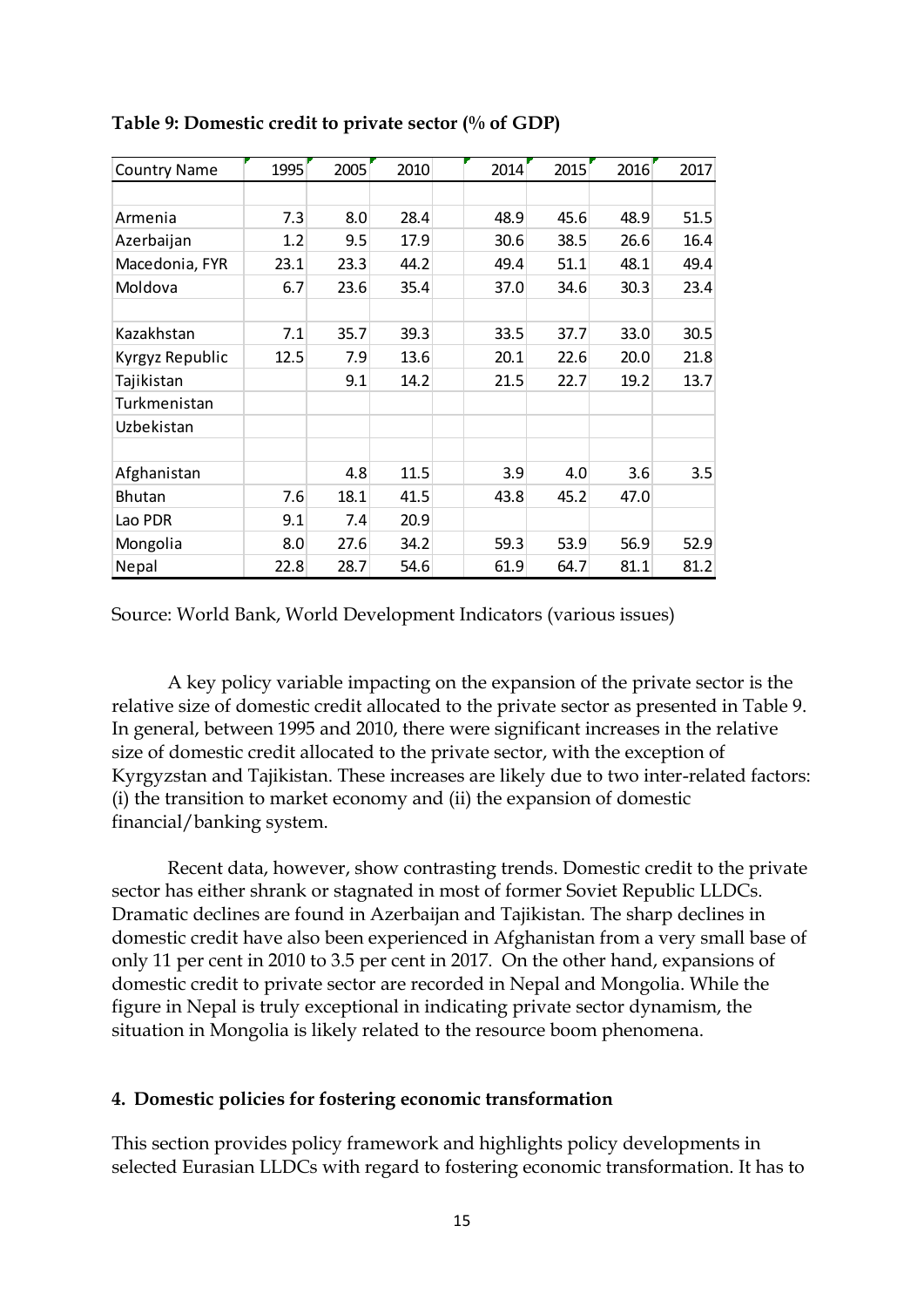be noted that policy direction might not be always consistent with the state of progress highlighted in Section 3. This section begins with highlights on recent policy development in several Eurasian LDCCs related to structural transformation component of the VPoA, followed by suggested policy frameworks for the LLDCs to contemplate on.

## **4.1 Recent policy development<sup>4</sup>**

## **Nepal**

Nepal has mainstreamed the VPoA in the national development plan, currently implementing their 14th Periodic Plan. In addition to infrastructural development in the areas of energy, road and air transport, and ICT, structural economic change is set to be achieved through the agricultural sector's transformation and expansion of tourism sector, industries and small and medium enterprises (SMEs). A strong focus has also been given to domestic and foreign investment as well as collaboration with the private sector to develop infrastructure and promote export of high-value products.

Recent developments favourable for structural transformation include: (i) improvement in the energy sector (Nepal's ability to solve the power crisis and declare an official end of load shedding, hydroelectric initiatives with private sector involvement and reaching 87% of population's access to electricity) and (ii) upgrading of ICT infrastructure through new investment in optical fibre and the drafting of a new Telecommunication and IT Act .

## **Bhutan**

Bhutan has mainstreamed the VPoA in the national development plan by integrating it in the recently completed 11th Five Year Plan (2013-2018) and its 16 National Key Result Areas (NKRA) and the incoming 12th Five Year Plan (2018-2023). Recent development and policies favourable for structural transformation include:

- Initiatives to improve trade links between Bhutan, India, Nepal and Bangladesh across the north-east of the Indian sub-continent, which will foster external trade.
- New infrastructure development/improvement including road, airport, ICT and energy infrastructure.
- Bhutan's manufacturing sector has been largely driven by hydropower, with India as the main export market. Hydropower has become the backbone of Bhutan's economy. Due to the hydropower electricity sales, Bhutan's per capita GDP has become one of the highest in South Asia, higher than India, Pakistan, Bangladesh and Nepal.
- Bhutan has adopted numerous key policy instruments such as the Economic Development Policy 2016, the FDI Policy 2016 and the Public Private Partnership Policy 2016 in order to boost investment in key sectors, attract investors and create a greater role of the private sector. While efforts to tap hydropower will

<sup>1</sup> <sup>4</sup> This part draws on individual country report on the status of VPoA in each country.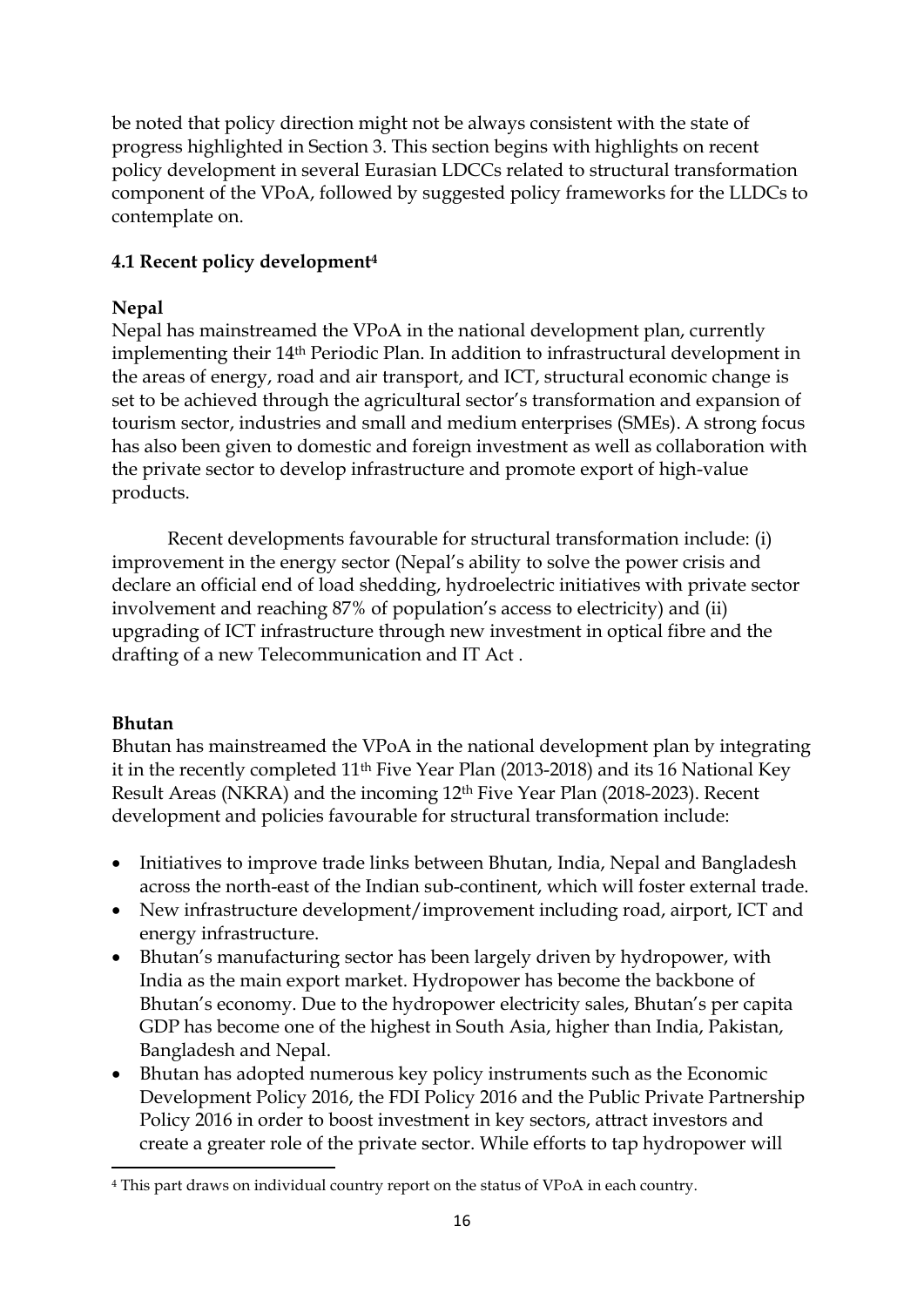continue, Bhutan has identified the needs to expand investments in tourism, organic agriculture, and cottage and small industries.

### **Mongolia**

Recent policy and development initiatives favourable for structural transformation include:

- Implementations of the bilateral MOU on Aligning Mongolia's "Development Road" and China's "Belt and Road" Initiatives and the trilateral "Mongolia-Russia-China Economic corridor program". The purpose of the Economic Corridor program is to enable development and expansion of the trilateral cooperation by implementing 32 major joint projects aimed to increase trade turnover, ensure competitiveness in goods supply, facilitate cross-border transportation and develop infrastructure.
- As an effort for export diversification, the "Mongol Export Program" was adopted in September 2018. The program is mainly aimed at taking necessary steps to stabilize a favourable legal and financial environment for Mongolia's non-mining exports, support value-addition processing and strengthen competitiveness of those export porducts in foreign markets, as well as to facilitate trade and to expand access to export markets. The WTO Trade Facilitation Agreement (TFA) entered into force on 22 February 2018 is an important agreement for LLDCs to ease trade processes, bring down barriers to trade and enhance the capacity of the developing world to better integrate into global trading network.
- It has to be noted that, as Mongolia is a resource depended country with a large geographical area and sparsely small number of population, this characteristic is unlikely to alter in the near future. The focus should be for Mongolia to be able to improve their bargaining position vis-à-vis international player in the mining sector and capitalise higher return from the sector and making sure that resource revenue is invested in domestic capacity development for future structural transformation.

#### **Armenia**

The Government has promoted public-private partnerships (PPP) for infrastructure development. Most of the PPP projects in Armenia are implemented in infrastructure sector, namely transport, energy and telecommunication.

The country has adopted export-led industrial policy to enhance the competitiveness and diversification of exports in terms of both product and geographical coverage. In January 2015 Armenia officially joined the Eurasian Economic Union (EAEU). EAEU has five member states: Armenia, Belarus, Kazakhstan, Kyrgyzstan and Russia. It stipulates a common market of goods, capital and labour, and the operation of common macroeconomic, competition, financial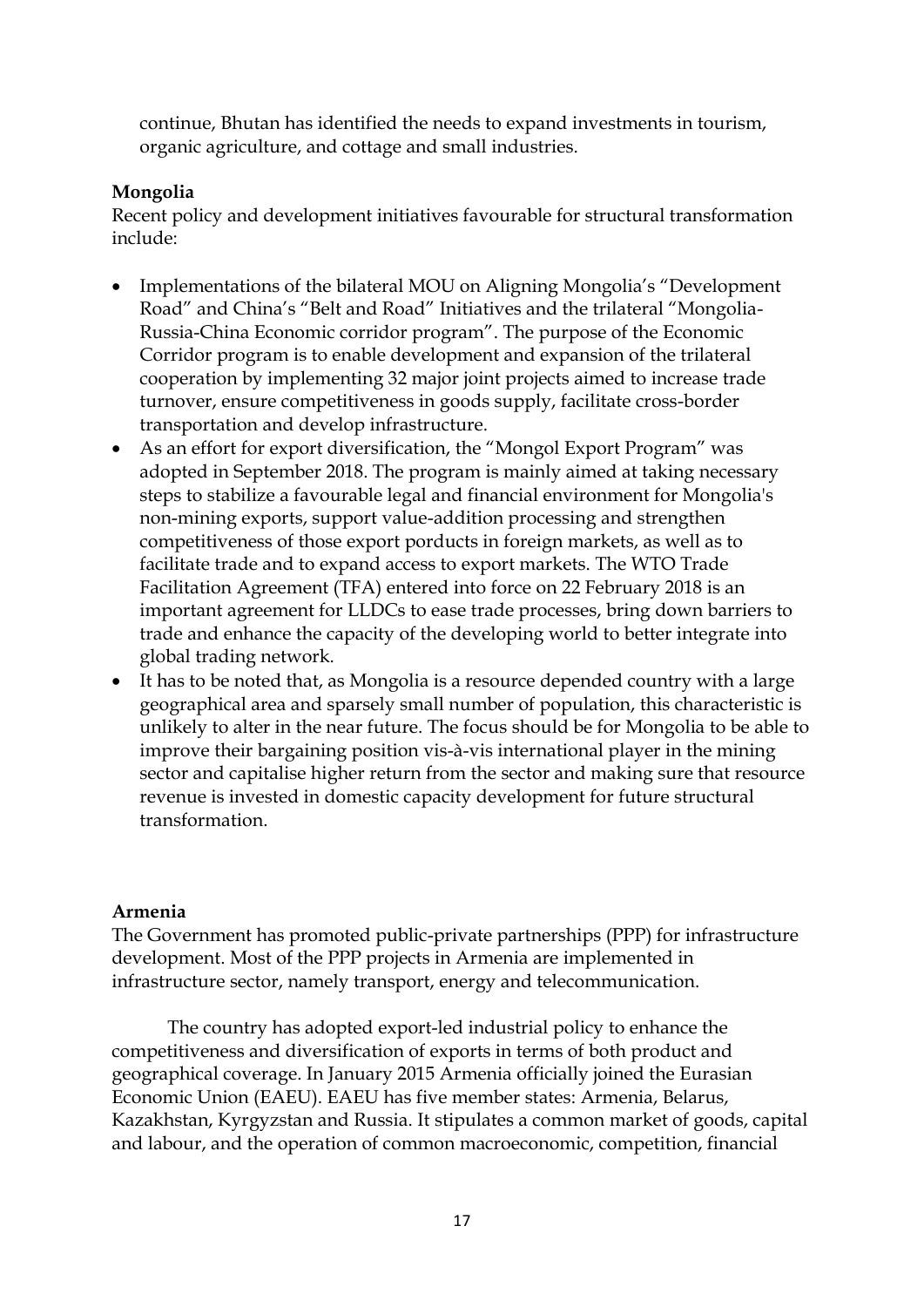and other regulation, including harmonisation of policies such as energy and transport.

Innovation and technological sectors' development is one of the key factors to increase competitiveness and productivity of the whole economy as well as to boost well-being in the country. To this end the Concept Paper on the Initial Strategy for Formation of Innovation Economy was adopted by the Government of Armenia for 2011-2020. This Strategy covers a number initiatives including projects of establishment of technological centres and creation of the first venture fund.

Investment policies are aimed at improving the investment climate, the legislative framework, and stimulating investment in the Armenian economy, including foreign direct investments (FDI).

Small and medium entrepreneurship (SME) development is declared by the Government a priority policy area intended to ensure country's sustainable economic growth. In this regard SME sector is perceived to have a significant impact on promoting the country's inclusive development and delivering tangible socioeconomic impact, as well as balanced regional development.

#### **Azerbaijan**

As the country's economy is dominated by the oil sector, the development of non-oil sector has been adopted as one of main directions in development concept "Azerbaijan 2020: Look into the Future" that was stipulated in 2012.

Investment Promotion Document has been launched to ensure attractiveness of non-oil sector to FDI. Industrial and technology parks have been introduced with facilities including certain tax holidays and consolidated infrastructure.

Export promotion and stimulation mechanisms are available for non-oil goods produced in the country. In early 2018, Agency for Small and Medium-Sized Enterprise (SMEs) was established. The agency is aimed at supporting the development of SMEs, providing and coordinating ranges of services for SMEs. The country has also been initiating campaigning for non-oil Azerbaijan products in foreign market as 'made in Azerbaijan'. The initiative consists of 10 different support mechanisms to stimulate export and promote 'made in Azerbaijan' abroad.

## **4.2 Policy Framework for Structural Transformation<sup>5</sup>**

As noted in UNCTAD (2014, p. 121, emphasis original) "Economic transformation requires not merely increasing the resources available for investment, but also ensuring enough of the **right** kinds of investment, using the **right** technologies in the **right** sectors to achieve:

<sup>1</sup> <sup>5</sup> This sub-section draws on Chowdhury (2018).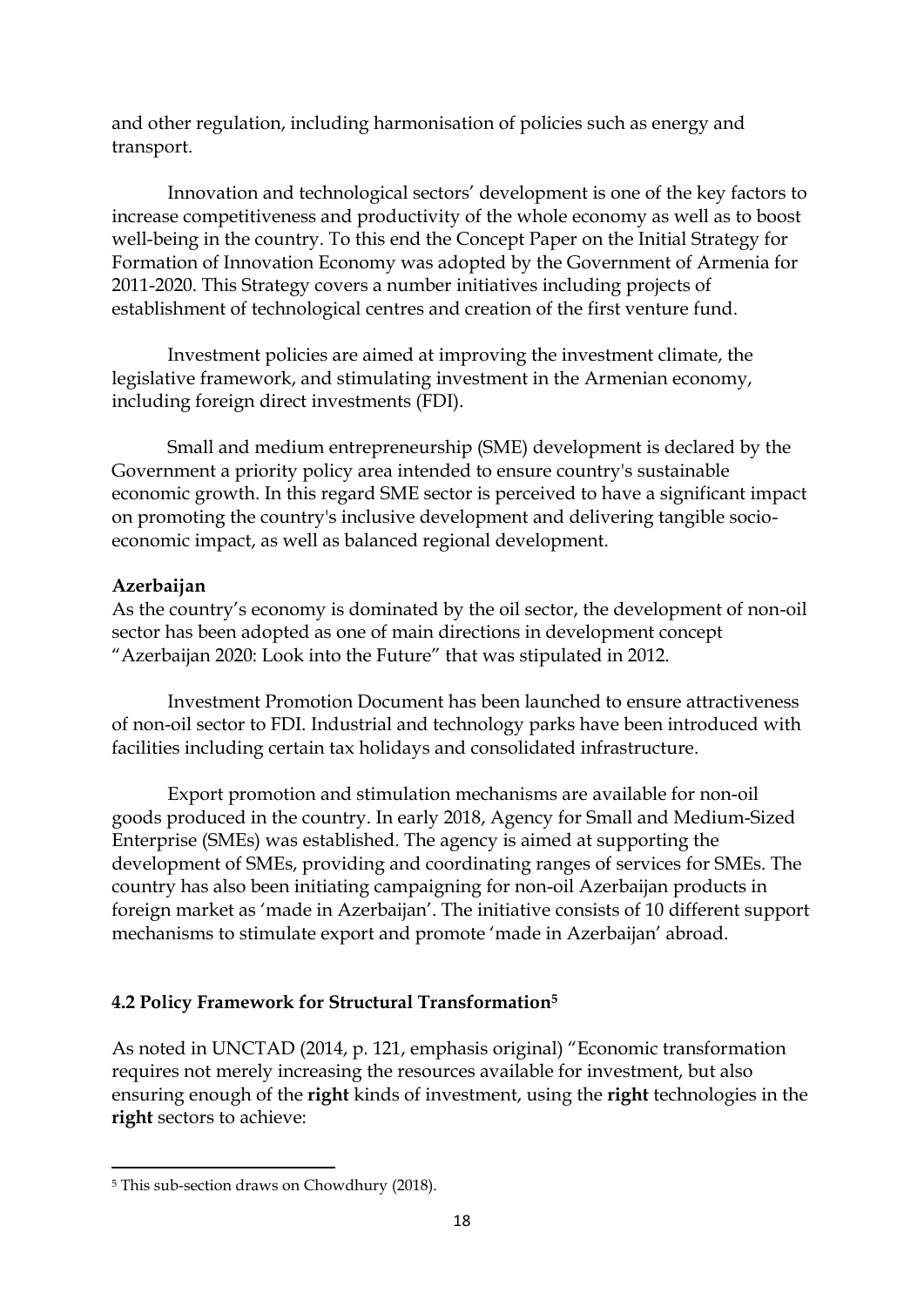- Diversification, by developing new industries and activities, and increasing value addition in existing industries and activities;
- Deepening, by creating forward and backward linkages with existing industries; and
- Upgrading of products and processes."

These require industry policy, supported by enabling macroeconomic, trade, financial, labour market, human resource and research & development (R&D) policies. However, industrial development has to be in tandem with rural and agricultural development. This means that agricultural and rural development policies must be an integral part of industry policy.

Therefore, although a large part of industry policy deals with industries or manufacturing; but it is an integrated approach to break out of vicious circles of low income, low savings and poverty by simultaneously addressing interconnected imperfections in credit, labour and product markets, as well as inadequate infrastructure, skills, technology and aggregate demand while at the same time adapting and building resilience to climate change and external volatilities. In short, it is for structural transformation towards a more inclusive and sustainable future. This fits with Warwick's broad definition of industry policy as "**any type of intervention** or government policy that attempts **to improve the business environment** or to alter the structure of **economic activity** toward **sectors, technologies or tasks** that are expected to offer better prospects for economic growth or **societal welfare** than would occur in the absence of such intervention" (Warwick, 2013, pp. 16), emphasis original).<sup>6</sup>

## **Industrial policy: Comparative advantage following or defying?**

**.** 

The broad definition of industrial policy implies a *horizontal* or *functional* approach. They are policies and measures designed to improve business environment generally without favouring any *particular* industry or activity. Thus, they are 'neutral'. On other hand, policies that are designed to alter the structure of economic activity towards *specific* sectors or activities are referred to as *vertical*, or *selective* industrial policies. These are more interventionist.

Following Lall and Teubal (1998), UNCTAD and UNIDO (2011, p. 34) describe industrial policy as involving "a combination of strategic or selective interventions aimed at propelling specific activities or sectors, functional interventions intended at improving the workings of markets, and horizontal interventions directed at promoting specific activities across sectors." They aim to

<sup>6</sup> Other authors (Chang, 2009; Landesmann, 1992; Pack and Saggi, 2006) provide narrower definitions of industrial policy. For example, Pack and Saggi (2006, p. 2) defines industrial policy as "any type of **selective intervention** or government policy that attempts to alter the structure of production toward sectors that are expected to offer better prospects for economic growth than would occur in the absence of such intervention, i.e. in the market equilibrium" (emphasis added).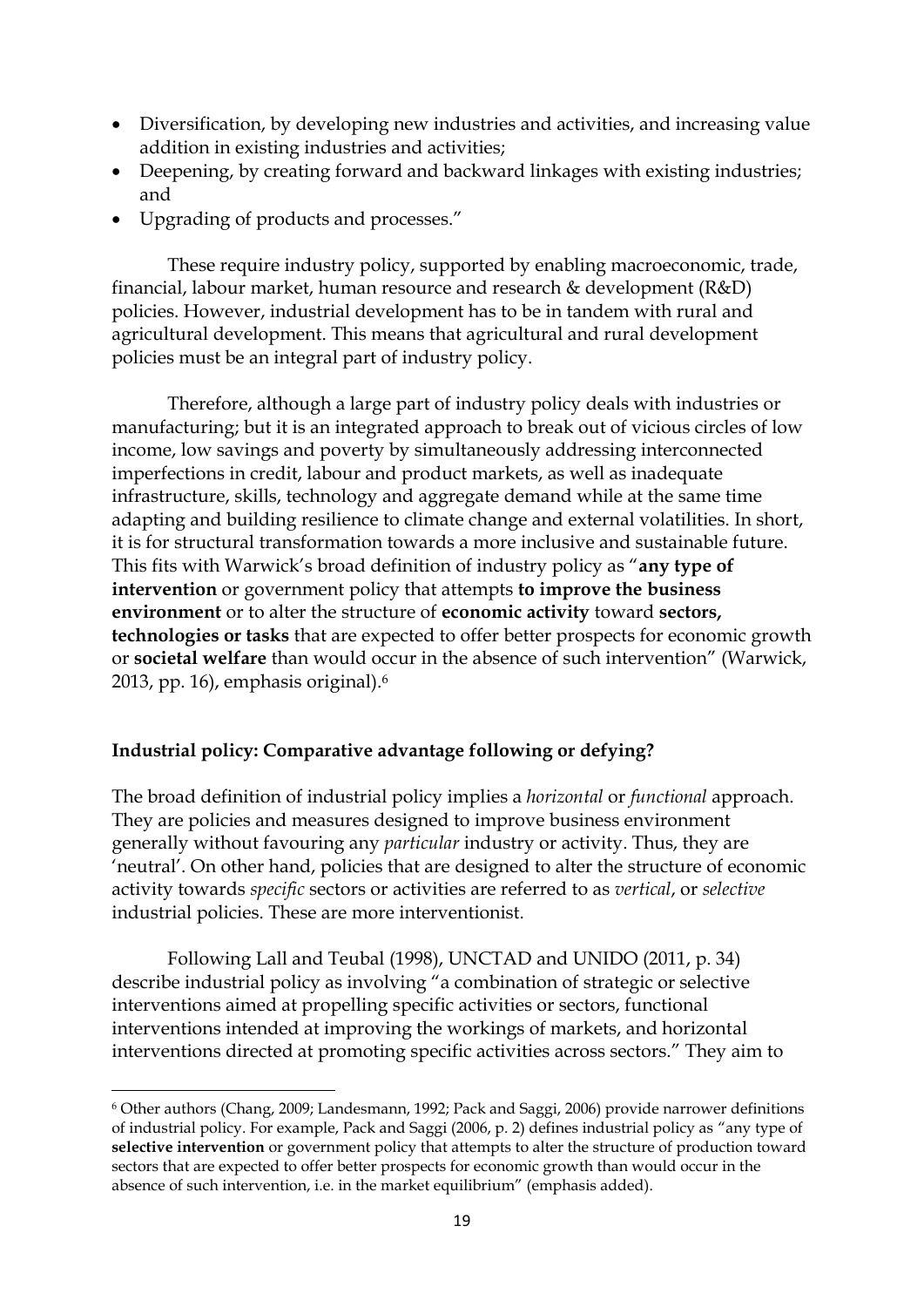promote cross-sector activities for which markets are missing or are difficult to create. A typical example is innovation and R&D policy.

Macroeconomic stabilisation, infrastructure and education & skill development policies fall under horizontal category – they apply to all sectors equally, although ability to take advantage of them may differ among firms within a sector. Horizontal or functional industrial policies are not prone to rent-seeking or directly unproductive activities by particular industry lobbies, because they do not create industry-specific rents or try to pick "winners".

Tariff protections, tax concessions, subsidies, specialised credit, etc. fall under vertical category. Being more interventionist in nature, vertical industrial policies are more information-intensive, and hence are more demanding. That is, policymakers need to identify industries ("winners") which could become the engine of growth and hence worthy of support or protection.

Many progress and development initiatives undertaken in Eurasian LLDCs fall under the horizontal or functional category. This kind of industrial policy generally work through enabling market and can be described as comparative advantage following (CAF). According to the CAF strategy, countries should develop industries that are consistent with their comparative advantages, as determined by their endowment structure, and do not try to overleap necessary stages aiming at exporting the goods which are exported by very advanced countries (Lin, 2012). Oil rich countries, like Kazakhstan and Azerbaijan, for instance, according to this logic, should aim at developing heavy chemical, not, for example, high-tech computer industries. Similarly, labour surplus countries, such as Afghanistan and Nepal should concentrate on labour-intensive activities, and try to catch the lower end of global value chain (GVC).

But desired structural transformation may also require vertical or selective industrial policy to defy determinism of factor endowments. Such strategies are referred to as comparative advantage defying (CAD). For example, Japan protected its car industry with high tariffs for nearly four decades, provided a lot of direct and indirect subsidies, and virtually banned foreign direct investment in the industry before it could become competitive in the world market. It is for the same reason that the electronics subsidiary of the Nokia group had to be cross subsidised by its sister companies for 17 years before it made any profit. "History is full of examples of this kind, from eighteenth-century Britain to late twentieth-century Korea" (Lin and Chang, 2009).<sup>7</sup>

The CAD strategy does not necessarily imply a transition to more technologically sophisticated industries, but rather, to industries that are not linked to comparative advantages of a particular country. Theoretically, it could be a

1

<sup>7</sup> Hausman-Hwang-Rodrik's (Hausmann, Hwang and Rodrik (HHR), 2007; Rodrik, 2006) suggestion to promote high tech industries and R&D in relatively poor countries is not very dissimilar to Chang's CAD strategy.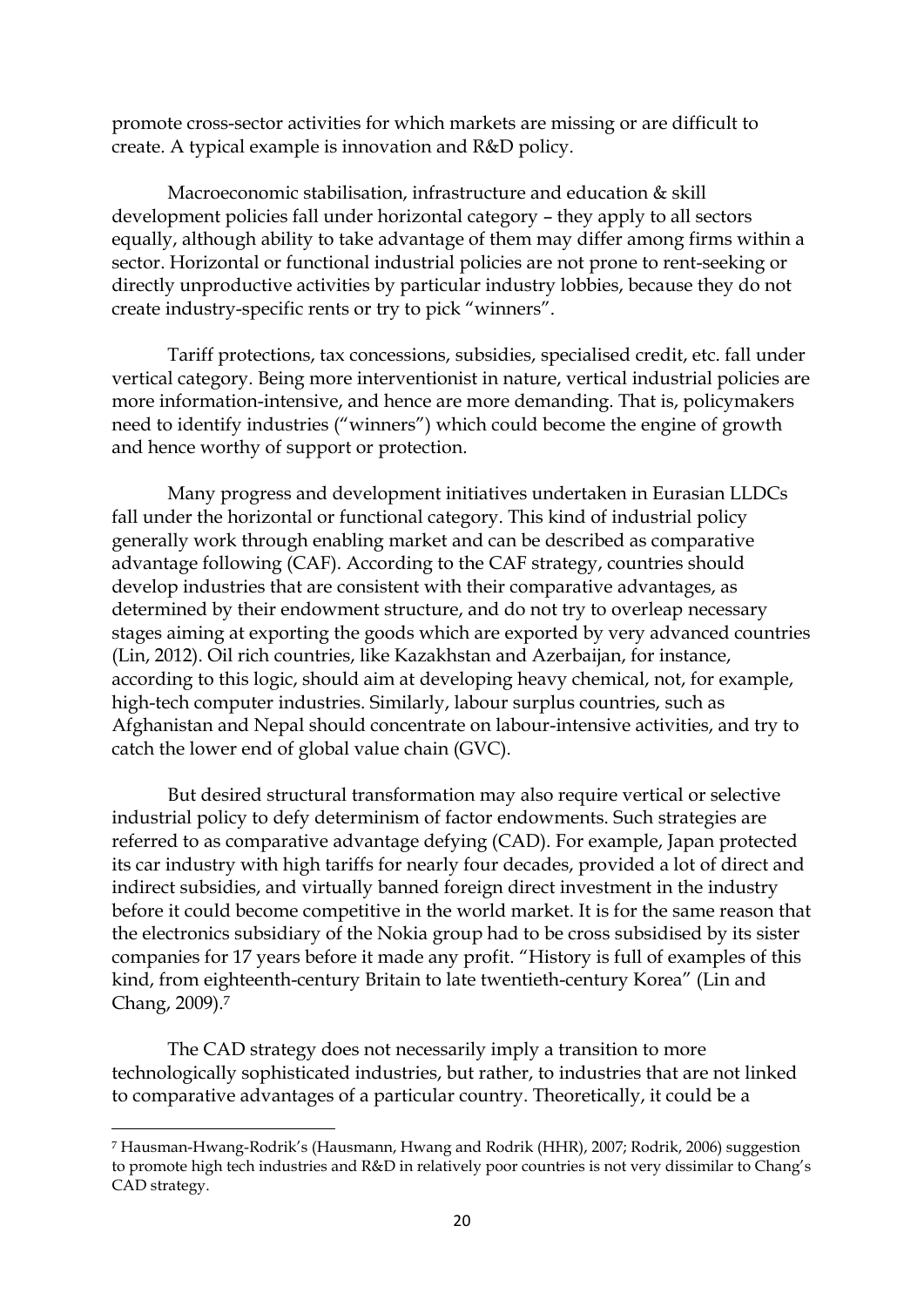transition from chemicals to machine building with the same, or even lower, level of R&D intensity and technological sophistication.

Unfortunately, economic theory does not suggest any definite clues for picking the "winners", except for the idea that these industries should have the highest externalities, i.e. their social returns should be higher than private returns. Yet, it is not easy to measure these externalities. Nevertheless, upon examination of the literature and the experience of countries with industry policy, it is possible to isolate methods which can aid in identification of industries that should be supported (Popov and Chowdhury, 2016). Some authors have specified the characteristics that such "winner" sectors must have, e.g., export, job, and knowledge creation potential (Reich, 1982); activities new to the economy (Rodrik, 2004); higher technological content and promote innovative activities with strong backward and forward linkages to the rest of the economy (Ocampo, Rada and Taylor, 2009).

Furthermore, selective policies are prone to risk rent-seeking, and supported/protected firms or industries may become complacent, and hence less efficient or competitive. There is considerable debate about the efficacy of such industrial policy instruments that try to pick the "winners", and critiques of industrial policy often point to the failures mainly attributable to rent-seeking and the difficulties of picking the winners.

In order to overcome such problems, it is suggested that these measures be in place for a fixed period on the condition that the supported/protected firms/industries must achieve certain goals (e.g. export) within the pre-specified period. For example, a government can support several promising industries with the condition that assistance ends, if the increase in export is not achieved within, for example, five years. This is called "EPconEP" – effective protection conditional on export promotion (Jomo, 2013). Economic policymakers in this case are similar to the military commander who begins an offensive on several fronts, but throws reserves where there has been a breakthrough.

Governments can also choose to support some general principles, such as productivity, competitiveness, environmental soundness and inclusiveness, without necessarily identifying particular sector/activities ("winners" or "losers"). Firms which fall under the industry average or a bench-mark, will have to either improve or disappear, whereas above average firms become more dynamic. For example, governments can raise minimum wage to nudge low-productivity firms to improve their performance and move towards higher productivity activities. Higher minimum wage applies to all; but low productivity activities can find them in a disadvantageous position vis-à-vis high productivity activities (see Box 5). Exchange rate and reserve accumulation policies also apply uniformly across the economy and can also be similarly used to promote export-oriented activities (see Box 6).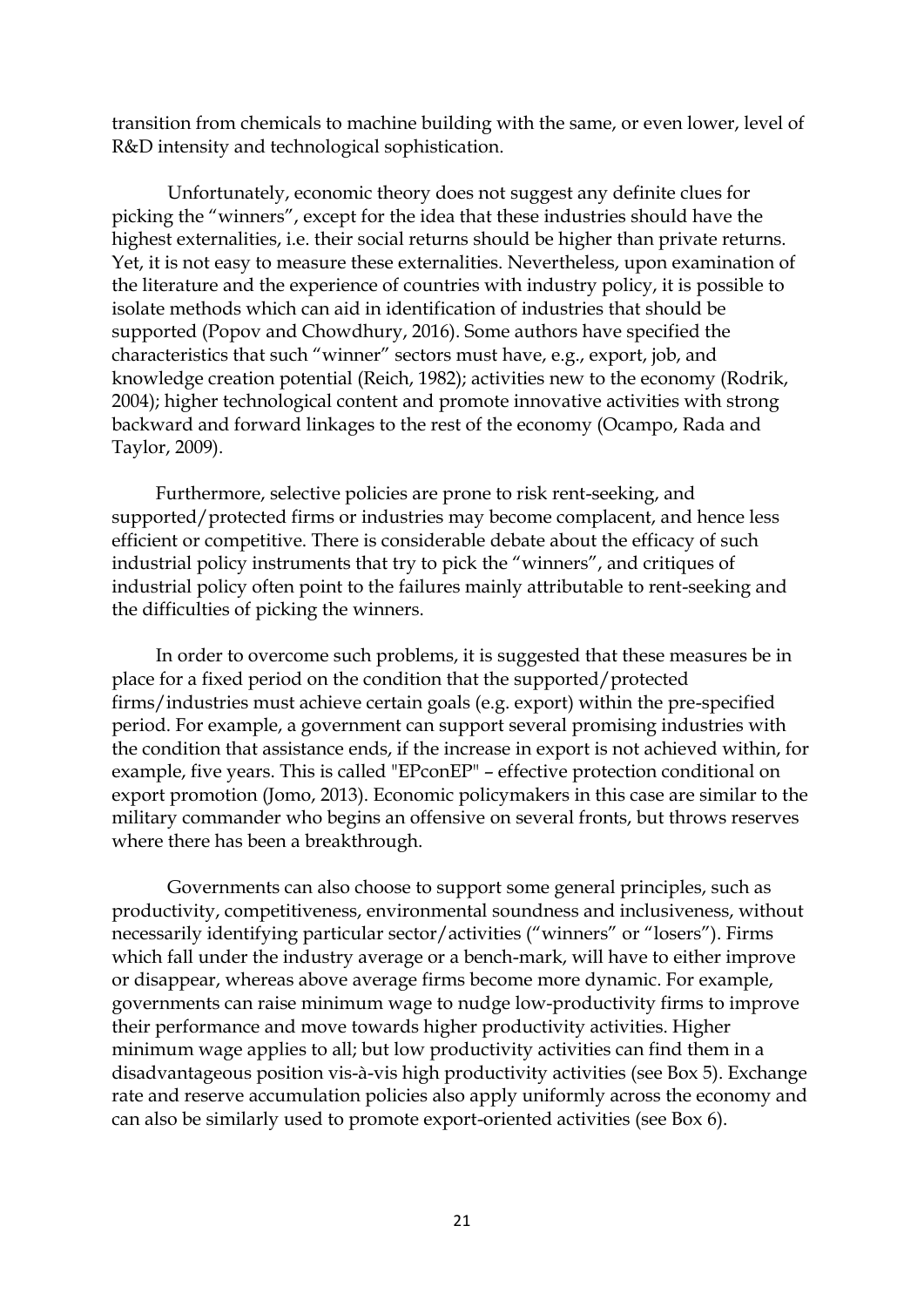#### **Box 1: Wage and labour market policies for structural transformation: The Singapore experience**

Singapore used labour-market, in particular wage policies during the later phase, to restructure its industries by phasing out labour-intensive activities. However, it is obvious that at a later stage of development wages must rise commensurate with the higher levels of per capita GDP. The symbiotic relationship between the union and the government helped Singapore's economy without union resistance. Being part of the policy-making process, trade union leaders understood the need for economic restructuring to remain internationally competitive. Trade union leaders also helped the government devise compensation packages and retraining programmes for workers who lost jobs due to restructuring. The government of Singapore introduced a Skills Development Fund (SDF) to collect levies from the "sunset" industries (low-skill, low-wage), thereby encouraging firms to retrain workers and making sure they remain employable. Employers were also required by law to contribute to workers' retirement funds. The government, by legislating compulsory employer contribution to the government-managed Central Provident Fund (CPF), has been able to create a sense of fairness in industrial relations. As the sunset firms exited under the pressure of rising costs, their workers did not fear losing their entitlements.

Finally, the tripartite wage-fixing mechanism at the national level accelerated the industrial restructuring process. By de-linking productivity-based wage increases at the *enterprise level* and adhering to the *industry-wide average productivity-based wage increases*, the system raised the unit labour cost of firms with below-industry-average productivity, thereby forcing them to exit. This also meant that firms with aboveindustry-average productivity enjoyed lower unit labour costs, hence higher profit rates for reinvestment.

Singapore's experience can be emulated by LLDCs such as in central Asia and Europe, especially when considering minimum wage. A common criticism of minimum wage adjustments is that they interfere with market forces in wage setting and raise labour costs, resulting in layoffs of workers – especially in small and medium sized enterprises (SMEs). This may be a valid consideration if minimum wages were increased abruptly without appropriate measures for adjustment in labour-intensive sectors. However, fears that minimum wages per se lead to employment losses appear to lack empirical verification. Instead, a growing number of studies indicate that the relationship between the minimum wage and employment is not necessarily negative.

Minimum wages have many benefits apart from boosting workers' income. Increased incomes for workers boost consumption demand, while increased labour costs trigger new economic activities with higher value-added content. Minimum wages thus improve the competitiveness of an economy by raising knowledge-based skill contents of workers in preparation for increased international labour competition. Such wage policies also contribute to reduction of income inequality by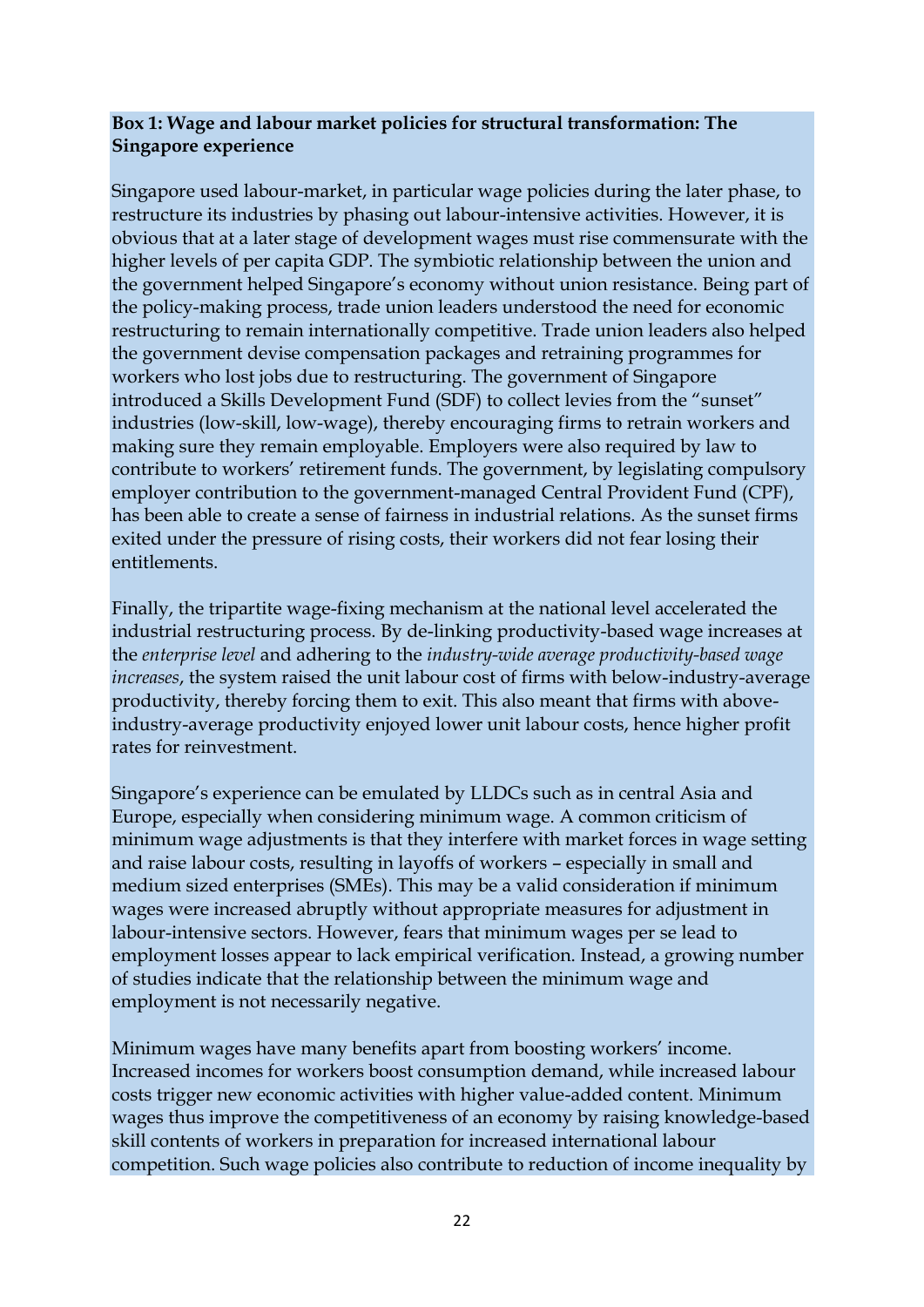redistributing income towards low wage workers as well as lower labour market inequality. This, in turn, improves workers' morale and reduces the risk of industrial unrest, which ultimately increases productivity and reduces worker turnover, resulting in a lower cost of production and allowing firms to absorb the rise in unit labour cost.

Source: Popov and Chowdhury (2016), ESCAP (2013).

### **Box 2: Exchange rate policy for structural transformation**

As the experience of successful countries shows, the use of exchange rate as an industrial policy instrument can avoid pitfalls of rent-seeking. Exchange rate affects the entire economy as it applies uniformly providing stimuli to all producers of tradables at the expense of real wages (consumption) and non-tradables. To be able to use an undervalued exchange rate as an effective industrial policy tool, however, countries need to be able to accumulate foreign exchange reserves and manage it judiciously.

Undervaluation of exchange rate via accumulation of foreign exchange reserves as an industrial policy – aimed at promoting export oriented growth by benefiting the producers of tradables and exporters at the expense of the producers of nontradables and importers – is gaining support in the literature. If there are externalities from export and production of tradables (industrialisation, development of high tech sectors), undervaluation of the exchange rate resulting from the accumulation of reserves provides a subsidy to these activities and this subsidy is automatic, i.e. does not require a bureaucrat to select possible beneficiaries.

In short, this is a non-selective industrial policy promoting export and production of tradables that seems to be quite efficient especially in countries with high corruption and poor quality of institutions. Accumulation of reserves and undervaluation of the exchange rate may be good for structural transformation in resource rich LLDCs. This also applies to those LLDCs which receive large remittances, e.g. Armenia, Moldova, Kyrgyzstan, Tajikistan and Nepal.

It remains to be said that the policy of reserve accumulation is often considered to be self-defeating because in order to avoid inflation (that would eat up the impact of devaluation on real exchange rate) it is necessary for the monetary authorities to carry out sterilisation policy, i.e. to sell government bonds in order to neutralise the impact of purchases of foreign currency on money supply. But sales of government bonds lead to higher interest rates that in turn attract capital from abroad that contribute to increase in foreign exchange that again should be sterilised, which creates a vicious circle. That is why economists talk about "impossible trinity" – a country cannot maintain at the same time an open capital account, managed exchange rate and independent monetary policy. But many developing countries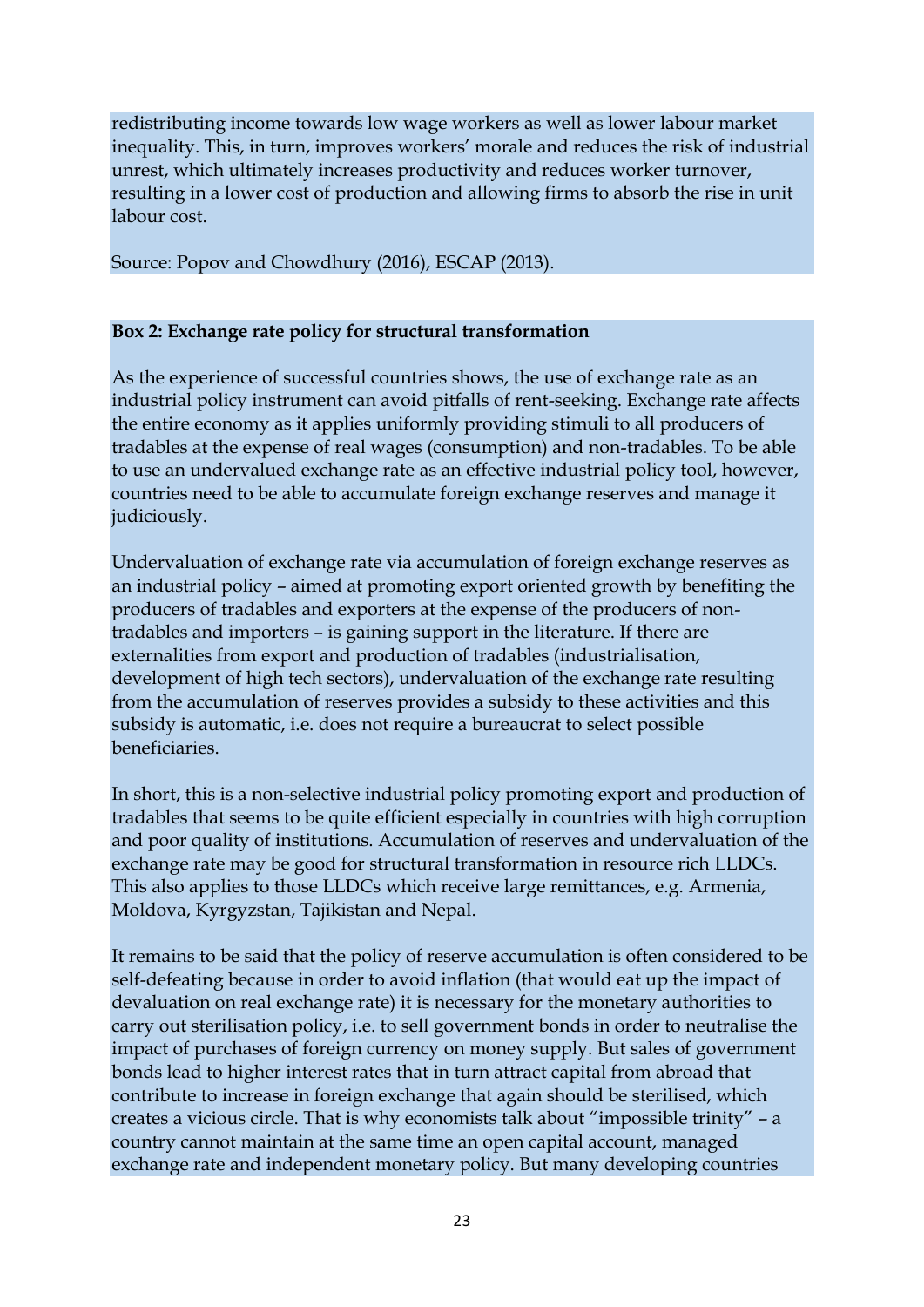exercise control over capital flows (e.g., China, Fiji and Viet Nam) and even without such a control, capital mobility – especially for large economies – cannot be considered perfect.

In practice, as the statistics shows, the accumulation of foreign exchange is financed through government budget surplus and debt accumulation, but not through money printing. That is to say, most countries that accumulated reserves rapidly exhibited low inflation, and low budget deficit (or budget surplus), but increasing holdings of government bonds by the public.

Source: Popov and Chowdhury (2016a).

#### **Industrial policy instruments**

Partly following Warwick (2013), Weiss (2015) has identified five categories of industrial policy instruments: those related to the product market, labour market, capital market, land market, and technology. They are further categorised into market-based, defined as instruments operating through pricing; and public goods, referring to the provision of goods and services that private firms would not supply on their own. Table 10 presents industrial policies for low-income countries and Table 11 for middle-income countries.

| Policy domain  | Instruments                                                                                       |                                                                                                                                                                 |  |  |  |
|----------------|---------------------------------------------------------------------------------------------------|-----------------------------------------------------------------------------------------------------------------------------------------------------------------|--|--|--|
|                | Market-based                                                                                      | Public goods/direct provision                                                                                                                                   |  |  |  |
| Product market | Import tariffs, export subsidies,<br>duty drawbacks,<br>tax credits, investment/FDI<br>incentives | Procurement policy, export market<br>information/trade fairs, linkage<br>programmes, FDI country<br>marketing, one-stop shops,<br>investment promotion agencies |  |  |  |
| Labour market  | Wage tax credits/subsidies,<br>training grants                                                    | Training institutes, skills, councils                                                                                                                           |  |  |  |
| Capital market | Directed credit, interest rate<br>subsidies                                                       | Loan guarantees, development bank<br>lending                                                                                                                    |  |  |  |
| Land market    | Subsidized rental                                                                                 | EPZs/SEZs, factory shells,<br>infrastructure, legislative change,<br>incubator programmes                                                                       |  |  |  |
| Technology     |                                                                                                   | Technology transfer support,<br>technology extension programmes                                                                                                 |  |  |  |

#### **Table 10: Select industrial policies in low-income economies**

Source: Weiss (2015, p. 9)

Notes: EPZs: export processing zones; FDI: foreign direct investment; SEZs: special economic zones.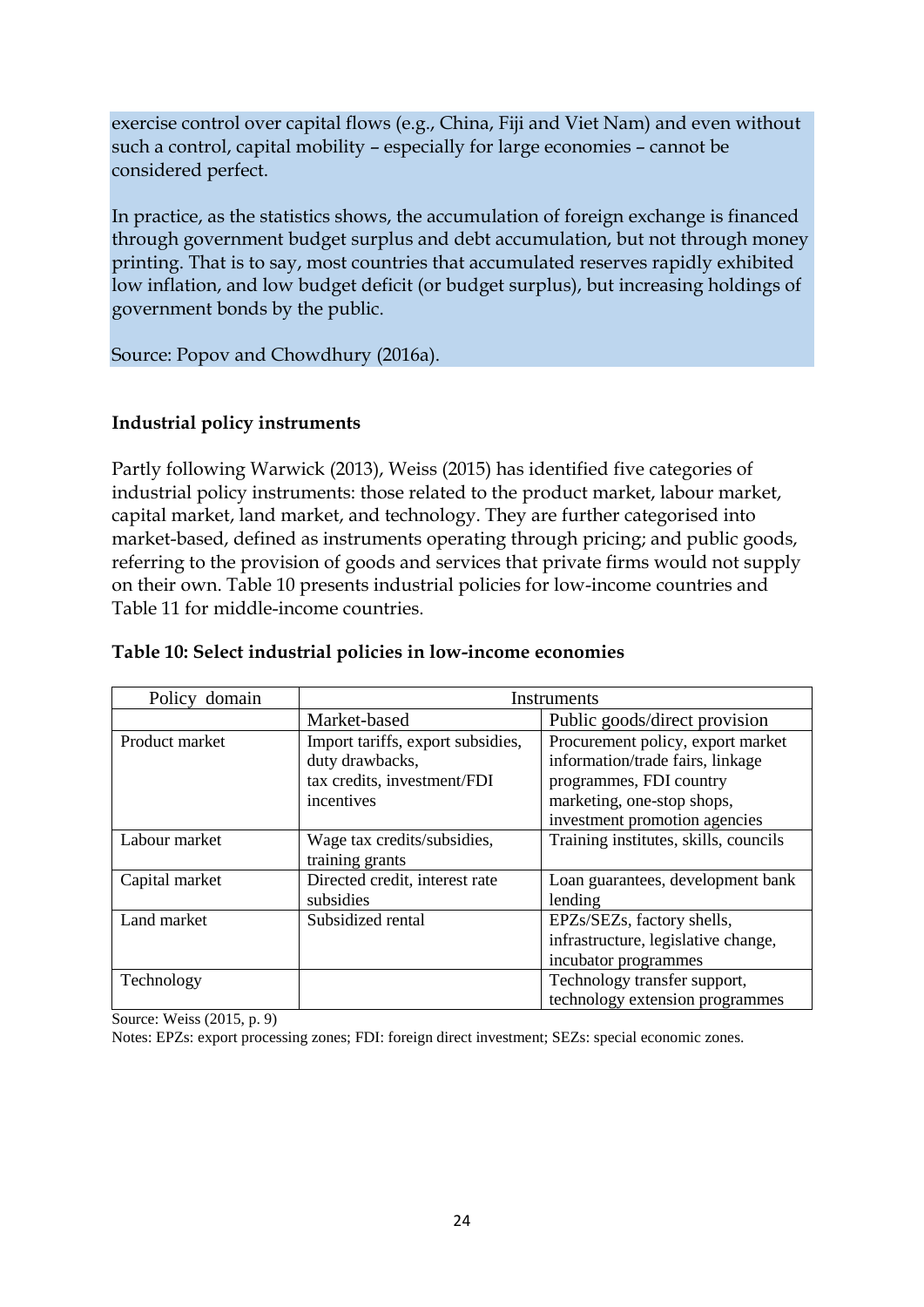| Policy domain  | Instruments                                                                  |                                                                                                                                                                 |  |  |  |
|----------------|------------------------------------------------------------------------------|-----------------------------------------------------------------------------------------------------------------------------------------------------------------|--|--|--|
|                | Market-based                                                                 | Public goods/direct provision                                                                                                                                   |  |  |  |
| Product market | Import tariffs, duty drawbacks,<br>tax credits,<br>investment/FDI incentives | Procurement policy, export market<br>information/trade fairs, linkage<br>programmes, FDI country<br>marketing, one-stop shops,<br>investment promotion agencies |  |  |  |
| Labour market  | Wage tax credits/subsidies,<br>training grants                               | Training institutes, skills, councils                                                                                                                           |  |  |  |
| Capital market | Interest rate subsidies, loan<br>guarantees                                  | Financial regulation, development<br>bank (first/second tier) lending,<br>venture capital                                                                       |  |  |  |
| Land market    | Subsidized rental                                                            | EPZs/SEZs, factory shells,<br>infrastructure, legislative change,<br>incubator programmes                                                                       |  |  |  |
| Technology     | R&D subsidies, grants                                                        | Public-private research consortia,<br>public research institutes, technology<br>transfer support,<br>technology extension programmes                            |  |  |  |

#### **Table 11: Select industrial policies in middle-income economies**

Source: Weiss (2015, p. 23)

Notes: EPZs: export processing zones; FDI: foreign direct investment; SEZs: special economic zones.

It is important to note that some industrial policy instruments are expensive, and hence may not be suitable for countries with severe fiscal constraints. Mobilising resources, thus, becomes crucial along with choosing those instruments which are within a country's fiscal means in the immediate run and then gradually move upstream as its fiscal space growth. This once again, highlights the importance of a pragmatic and evolutionary approach.

Comparison of Table 10 and Table 11 reveals relatively costly and complex industrial policy instruments that middle-income countries can introduce to upgrade their industrial strategies and sustain industrialisation and development. These instruments are found in two policy domains: capital markets and technology. Capital markets are rudimentary in many low and middle-income countries. They develop along with the level of development of a country, allowing governments to provide venture capital to projects with a high-risk profile, but high growth potential (e.g. innovative projects in new technological fields). Similarly, as firms accumulate knowledge and capabilities and the State technical and administrative capabilities grow, governments can offer a number of incentives to stimulate innovation. The experience of East Asian economies is once more illuminating in this regard.

## **Designing and implementing industrial policy**

Just as there is no one-size-fits-all policy package, there is no set rule or one simple "recipe" as to how countries should design, coordinate, and implement an industrial policy. It all depends on varying country circumstances. Nevertheless, while each country has to individually experiment and learn by doing when establishing its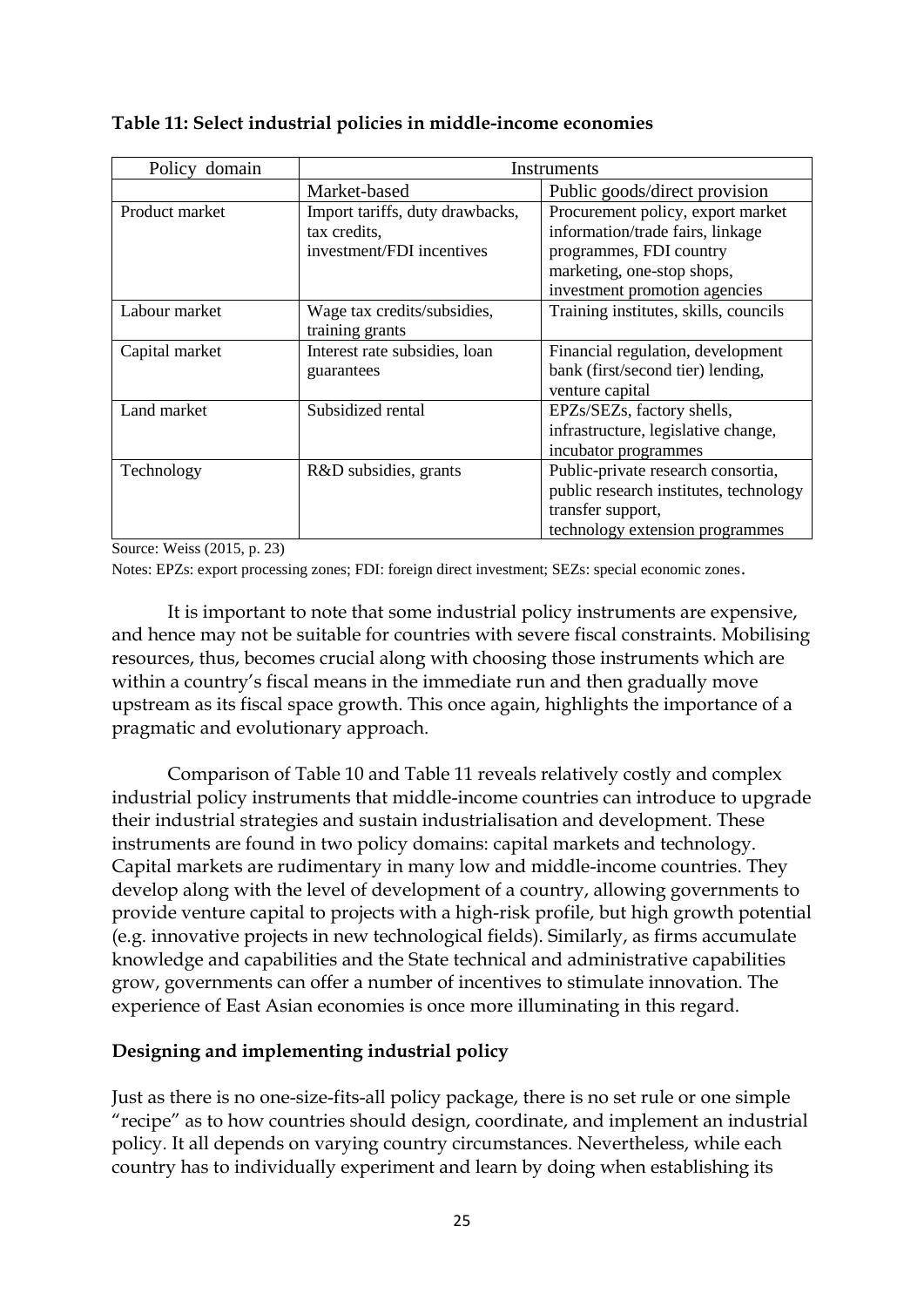own industrial policy programmes, important lessons can be learned from other countries' experiences.

Thus, various authors have produced general advice on how to effectively design and implement industrial policy. This relates to two main aspects of industrial policymaking processes: (a) how to build an institutional setting capable of implementing policies effectively; and (b) how to manage the delicate relationship with the private sector.

Based on a wide-ranging country experiences, Devlin and Moguillansky (2011) outline a set of strategic and operational principles. They start with two overarching strategic principles that should serve as the guide for effective industrial policy implementation. First, State initiatives must be pro-active, selective, and focused on the long term, rather than simply tied to the electoral cycle or the need to gain popular legitimacy over the short term to remain in power. Here the problem of carefully "picking winners" (and getting rid of "losers" over time) is of particular relevance. This would require proactively seeking solutions to cope with the problems faced by industry and improve government support for businesses to upgrade towards more productive and value-adding activities.

The second strategic imperative is to stress the inter-connectedness of the industrial development and structural transformation process, as well as the need to forge a common vision for collective action. Devlin and Moguillansky argue that public-private alliances are a means to accomplish this crucial task. Such structures allow for information sharing and collective action, but preclude the possibility of the State being "captured" by private interests. Devlin and Moguillansky (2011) also provide a list of operational principles that the public sector could implement when designing and pursuing an industrial policy.

Rodrik (2008, p. v) suggest that "[t]hree key design attributes that industrial policy must possess are embeddedness, carrots-and-sticks, and accountability." Embeddedness concerns how close state-business relations should be; "carrots and sticks" refers to the combination of incentives and discipline that industrial policy should seek; and accountability refers to the need to monitor bureaucrats and hold them responsible for how they spend public money. The first two of these attributes clearly concern State-business relations: the State needs to be embedded in close relations with the private sector, and State support must be combined with discipline (carrot-and-sticks) in order to reduce the chances of rent-seeking and corruption.

According to Evans (1995), the crucial requirement for successful industrial policy is that private enterprises and economic elites play a role in its formulation and implementation. This he calls "embedded autonomy". This concept affirms that the State should proactively partner with the private sector and non-governmental bodies, but it also emphasises that the State must at the same time resist being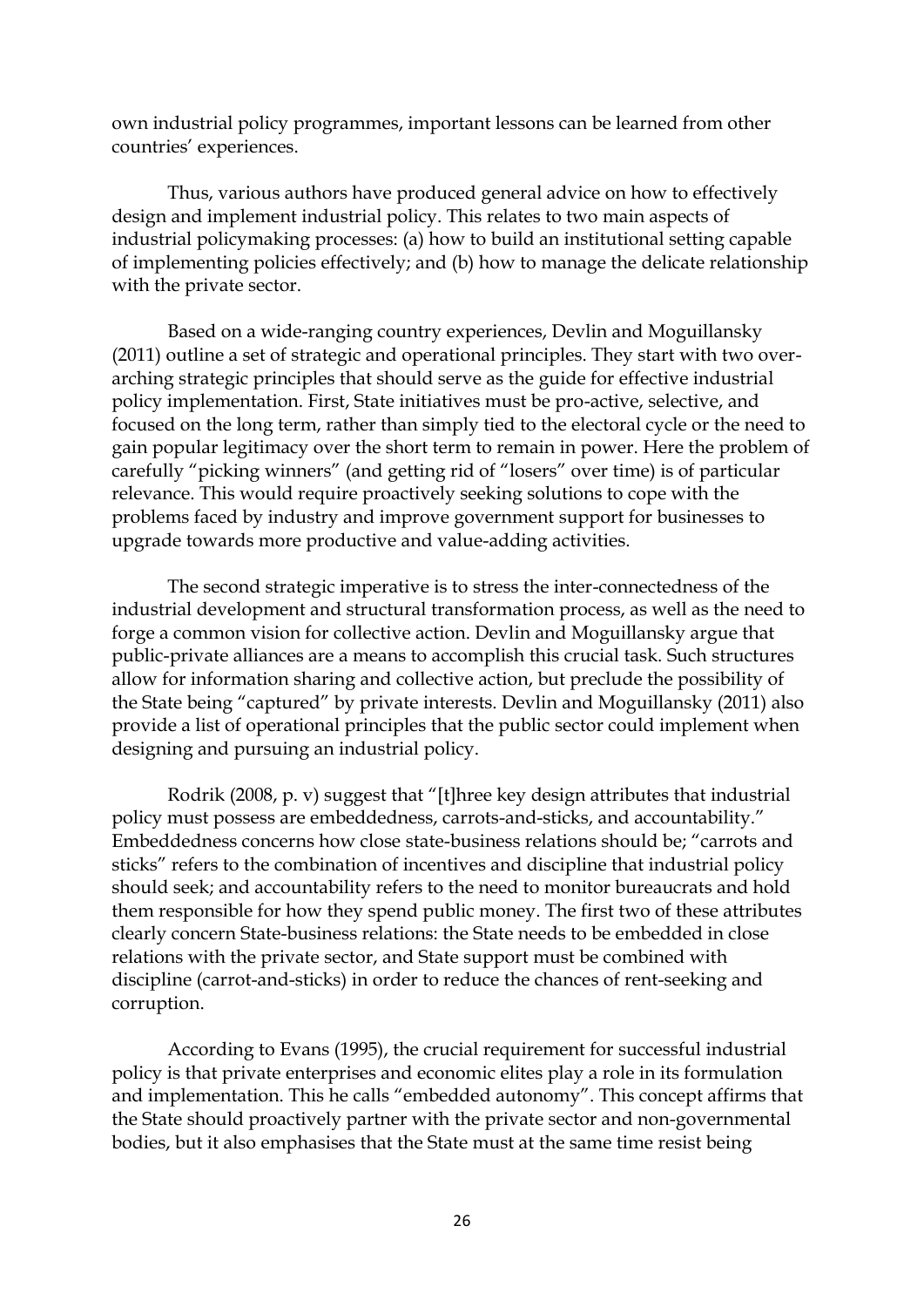captured by such interests so that it can ensure that the aims of the society as a whole are addressed rather than those of private entities.

Rodrik (2004) also emphasises the importance of State-business collaboration to reduce information asymmetries and co-design an industrial policy that can truly tackle the obstacles faced by the private sector. There are several elements of Statebusiness relations, such as reciprocity, credibility, and trust – that are important for industrial policymaking (Maxfield and Schneider, 1997). However, the State needs to strike the right balance between being sufficiently close to the private sector – in order to collaborate with it and understand its challenges – and at the same time being sufficiently far from it – in order to avoid rent-seeking and corruption (in line with the embedded autonomy concept introduced by Evans, 1995).

#### **5. Means of implementation**

This section will briefly review overseas development assistance (ODA), remittances and South-South co-operation (foreign direct investment is discussed in section 3). Particular attention will be given to regional cooperation, especially in the context of growing contributions from China's Belts and Roads Initiative (BRI).

| <b>Country Name</b> | 2000 | 2005 | 2010 | 2014 | 2015 | 2016    |
|---------------------|------|------|------|------|------|---------|
|                     |      |      |      |      |      |         |
| Armenia             | 11.0 | 3.4  | 3.5  | 2.2  | 3.2  | 3.0     |
| Azerbaijan          | 2.8  | 1.8  | 0.3  | 0.3  | 0.1  | 0.2     |
| Macedonia, FYR      | 6.8  | 3.7  | 2.1  | 1.9  | 2.2  | $1.6\,$ |
| Moldova             | 9.4  | 5.1  | 7.5  | 5.9  | 4.5  | 4.5     |
|                     |      |      |      |      |      |         |
| Kazakhstan          | 1.1  | 0.4  | 0.2  | 0.0  | 0.0  | 0.0     |
| Kyrgyz Republic     | 16.7 | 11.3 | 8.6  | 8.7  | 12.0 | 8.0     |
| Tajikistan          | 15.1 | 11.3 | 6.2  | 3.1  | 4.5  | 4.1     |
| Turkmenistan        | 1.3  | 0.4  | 0.2  | 0.1  | 0.1  | 0.1     |
| Uzbekistan          | 1.4  | 1.2  | 0.6  | 0.5  | 0.7  | 0.7     |
|                     |      |      |      |      |      |         |
| Afghanistan         | 16.7 | 45.1 | 40.4 | 23.8 | 21.9 | 20.6    |
| <b>Bhutan</b>       | 12.2 | 11.2 | 8.8  | 7.2  | 5.2  | 2.5     |
| Lao PDR             | 16.9 | 11.1 | 6.2  | 3.7  | 3.4  | 2.6     |
| Mongolia            | 19.3 | 8.9  | 4.6  | 2.8  | 2.2  | 3.1     |
| Nepal               | 7.0  | 5.2  | 5.1  | 4.3  | 5.6  | 5.0     |

#### **Table 12: Net ODA received (% GNI)**

Source: World Bank, World Development Indicators (various issues)

Table 12 indicate general declining trends of net ODA inflow to these LLDCs, including LLDC-LDC. From the perspective of international community support for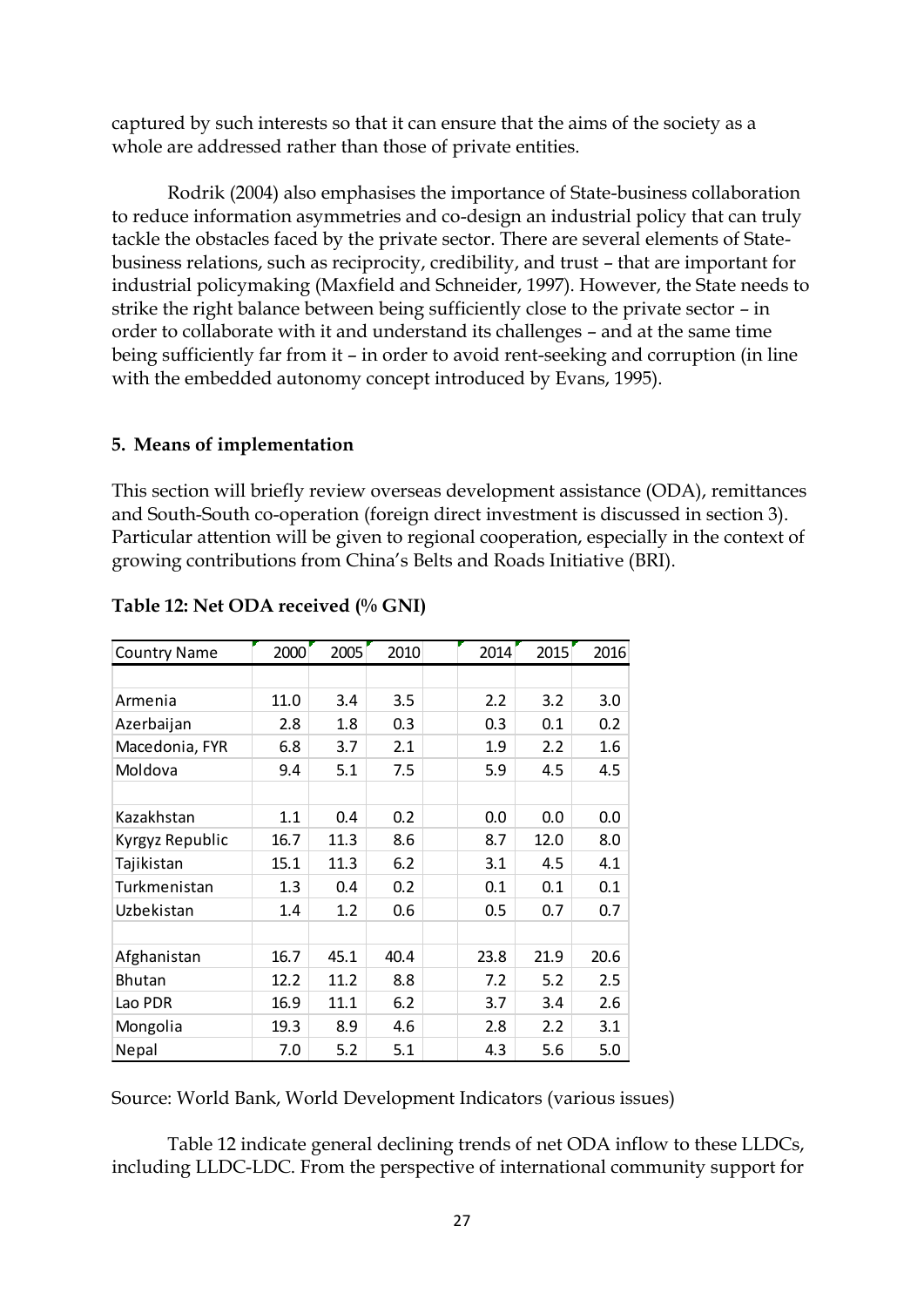these countries, such trend means lowering supports for them in navigating structural transformation.

| <b>Country Name</b> | 1995 | 2000 | 2005 | 2010 | 2014 | 2015 | 2016 | 2017 |
|---------------------|------|------|------|------|------|------|------|------|
|                     |      |      |      |      |      |      |      |      |
| Armenia             | 4.9  | 9.5  | 18.7 | 18.0 | 17.9 | 14.1 | 13.1 | 13.3 |
| Azerbaijan          | 0.1  | 1.1  | 4.7  | 2.7  | 2.5  | 2.4  | 1.7  | 2.8  |
| Macedonia, FYR      | 0.0  | 2.1  | 3.6  | 4.1  | 3.2  | 3.1  | 2.7  | 2.8  |
| Moldova             | 0.1  | 13.8 | 30.6 | 30.2 | 26.0 | 23.6 | 21.5 | 20.2 |
|                     |      |      |      |      |      |      |      |      |
| Kazakhstan          | 0.6  | 0.4  | 0.1  | 0.2  | 0.1  | 0.1  | 0.2  | 0.2  |
| Kyrgyz Republic     | 0.1  | 0.2  | 12.7 | 26.4 | 30.0 | 25.3 | 29.3 | 32.9 |
| Tajikistan          | 0.0  | 0.0  | 20.2 | 35.8 | 36.6 | 28.8 | 26.9 | 31.6 |
| Turkmenistan        | 0.0  | 0.0  | 0.0  | 0.2  | 0.1  | 0.0  | 0.0  | 0.0  |
| Uzbekistan          | 0.0  | 0.0  | 0.0  | 7.3  | 9.2  | 4.6  | 3.7  | 0.0  |
|                     |      |      |      |      |      |      |      |      |
| Afghanistan         |      | 0.0  | 0.0  | 2.3  | 1.2  | 1.8  | 1.9  | 1.8  |
| <b>Bhutan</b>       | 0.0  | 0.0  | 0.0  | 0.5  | 0.7  | 1.0  | 1.6  | 1.7  |
| Lao PDR             | 0.0  | 0.0  | 0.0  | 0.6  | 0.3  | 0.6  | 0.7  | 0.7  |
| Mongolia            | 0.0  | 0.1  | 7.0  | 3.7  | 2.1  | 2.2  | 2.3  | 2.4  |
| Nepal               | 1.3  | 2.0  | 14.9 | 21.6 | 29.4 | 31.4 | 31.3 | 28.3 |

#### **Table 13: Remittances received as % GDP**

Source: World Bank, World Development Indicators (various issues)

Remittances can be another source of fresh fund coming from abroad for ready used by the society domestically for sustainable development. Several Eurasian countries recorded reasonably high inflow of remittances: Kyrgyzstan, Tajikistan, Nepal and Moldova. However, an increase in remittance may indicate that people move abroad seeking for employment and other economic opportunities. The flow of remittances may also create Dutch disease phenomena.

#### **Challenges of connectivity and China's Belt and Road Initiative (BRI)**

Central Asian LLDCs are betting on the BRI for long-term benefits. Central Asian countries are in need of large-scale investments in infrastructure for their connectivity – to transform their land-lockedness into land-linked – to enable them to join a global trade. The BRI intends to do just that.

However, many countries are still struggling to establish viable economies following the dissolution of the Soviet Union. The crumbling infrastructure built to be connected with Russia exclusively has contributed to the region's economic downturn. At the same time, the economic developments of the Central Asian states are not equal: Kazakhstan has highest per capita GDP of over \$7,500, while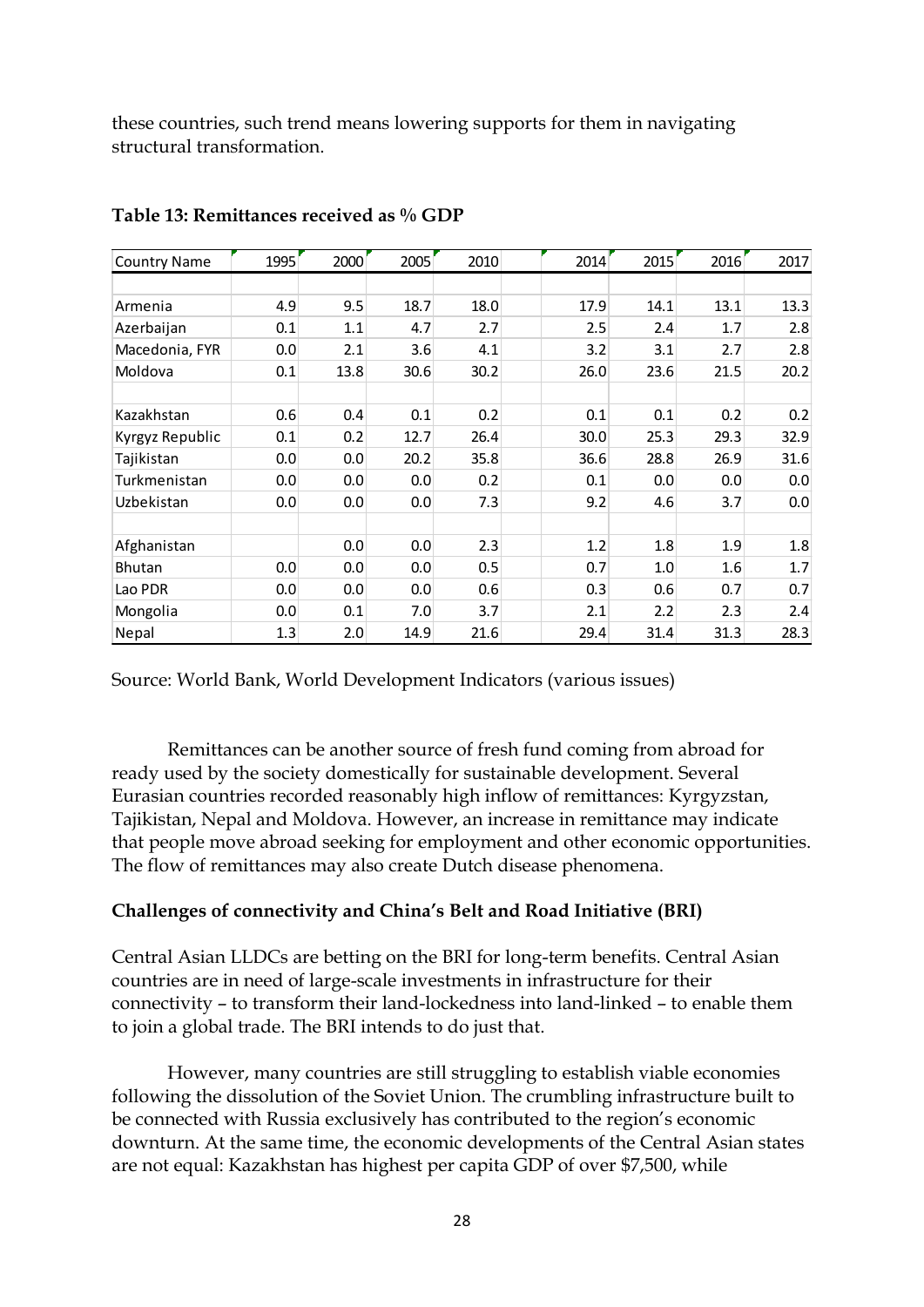Kyrgyzstan's GDP per capita is around \$1,077 and the equivalent of 30 per cent of GDP comes from remittances of labour migrants working predominantly in Russia.

So far, three railroad connections in the region have been completed under the BRI: Pop-Angren in Uzbekistan, Uzen-Bereket-Gorgan traversing Kazakhstan, Turkmenistan, and Iran, and Khorgos dry port in Kazakhstan that connects China and Kazakhstan. The China-Kyrgyzstan-Uzbekistan railroad had been under discussion for almost 20 years but stalled over Kyrgyzstan's complaints that the project lacked benefits for Bishkek. Recently the parties resumed cooperation with renewed energy to complete the project. The Pop-Angren railroad will become a part of the China-Kyrgyzstan-Uzbekistan rail link once completed. While the railroad is in the making, China-Kyrgyzstan-Uzbekistan recently launched a highway connecting the three countries. Although Tajikistan is not a part of any proposed rail link, China invested in the 350-km Dushanbe-Chanak highway that connects the north of the country with the capital, Dushanbe.

The economic interdependencies and security cooperation between Central Asia and China, as well as Beijing's role as a major financier of infrastructure and connectivity projects has prompted regional leaders to propose additional layers of cooperation that can actively feed into their domestic development agendas. Kazakhstan officially established points of confluence in its national Nurly Zhol infrastructure plan with China's BRI. In addition, Uzbekistan and Kazakhstan are seeking opportunities that go beyond physical infrastructure, building sustainable relations in industry, science, and cultural domains. Kyrgyzstan expressed a strong interest in emerging as the digital hub in the region by connecting to the fibre-optic lines of China's Digital Silk Road.

However, concerns have been raised by many observers after some high profile fall-outs, and debt stress in several countries. Instead of throwing the baby with the bath water, policy makers in participating countries and China should find ways to overcome potential problems. In particular, they should be more diligent in project selection and implementation. In addition, there should be provisions for technology and skills transfers. They could also consider new instruments such as equity-based financing instead of debt-based financing following the principles of FDI which would avoid debt traps and ensure appropriate risk-sharing.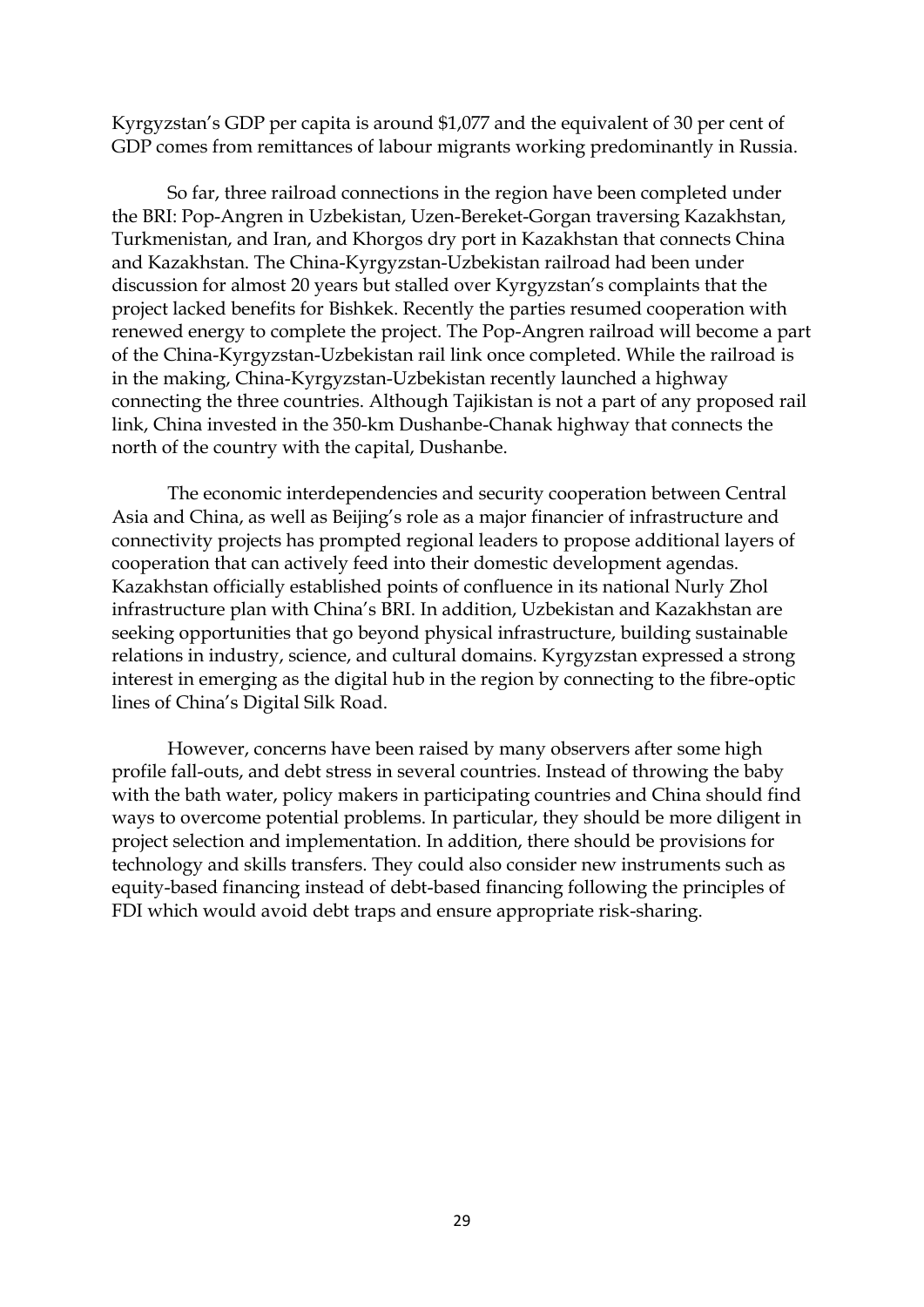#### **6. Summary and way forward**

#### **6.1 Summary**

There has been mixed progress on structural economic transformation in Eurasian LLDCs. In Central Asian LLDCs, which were former Soviet republics, the process was hampered by problems surrounding transition to market economy. Their embrace of privatisation and liberation reforms limited their industrial capabilities, and a number of them experienced premature deindustrialisation. High resource dependence and commodity price booms also contributed to deindustrialisation – a phenomenon known as "Dutch disease". Some of the Eurasian LLDCs also face the challenge of smallness, especially in terms of domestic market and availability of labour force.

## **6.2 Way forward**

Eurasian LLDCs face a much more daunting task of structural transformations than the developed countries at their early phase of transformation. On this, three suggested ways forward are in order (Strengthening state capacity, fostering regional cooperation and managing conflicts, and providing international supports).

## *(i) Strengthening state capacity*

Historically the State played a central role either indirectly as a provider of public goods, such as an enabling policy and regulatory environment, or directly as an entrepreneur producing goods & services and innovating new ways. The State also provided a vision for change, and remains a significant user of goods & services. In recent past, the State has been more visible, especially in the rapid transformation of North-East and South-East Asian newly industrialised economies, thus being referred to as "Developmental State". However, questions have been raised about the ability of LLDCs to emulate developmental States of East Asia.

In this context, one necessary pre-requisite for managing transition and navigating structural transformation is having adequate state capacity to navigate the processes. Although alignments with market signals are important, they cannot be left to the largely market based proses or fully dependent on the market forces. This factor is particularly enhanced by the fact of geographically unique locations and being within the status of developing or least developed countries resulting in multiple development challenges requiring strong state capacity.

This, however, has been a main problem with Eurasian LLDCs as in most cases they are new countries after the dissolution of Soviet Union undergoing systemic transition, poor small countries and countries with state fragility and long conflict history of conflict; all are complicated by geographical (given) disadvantage.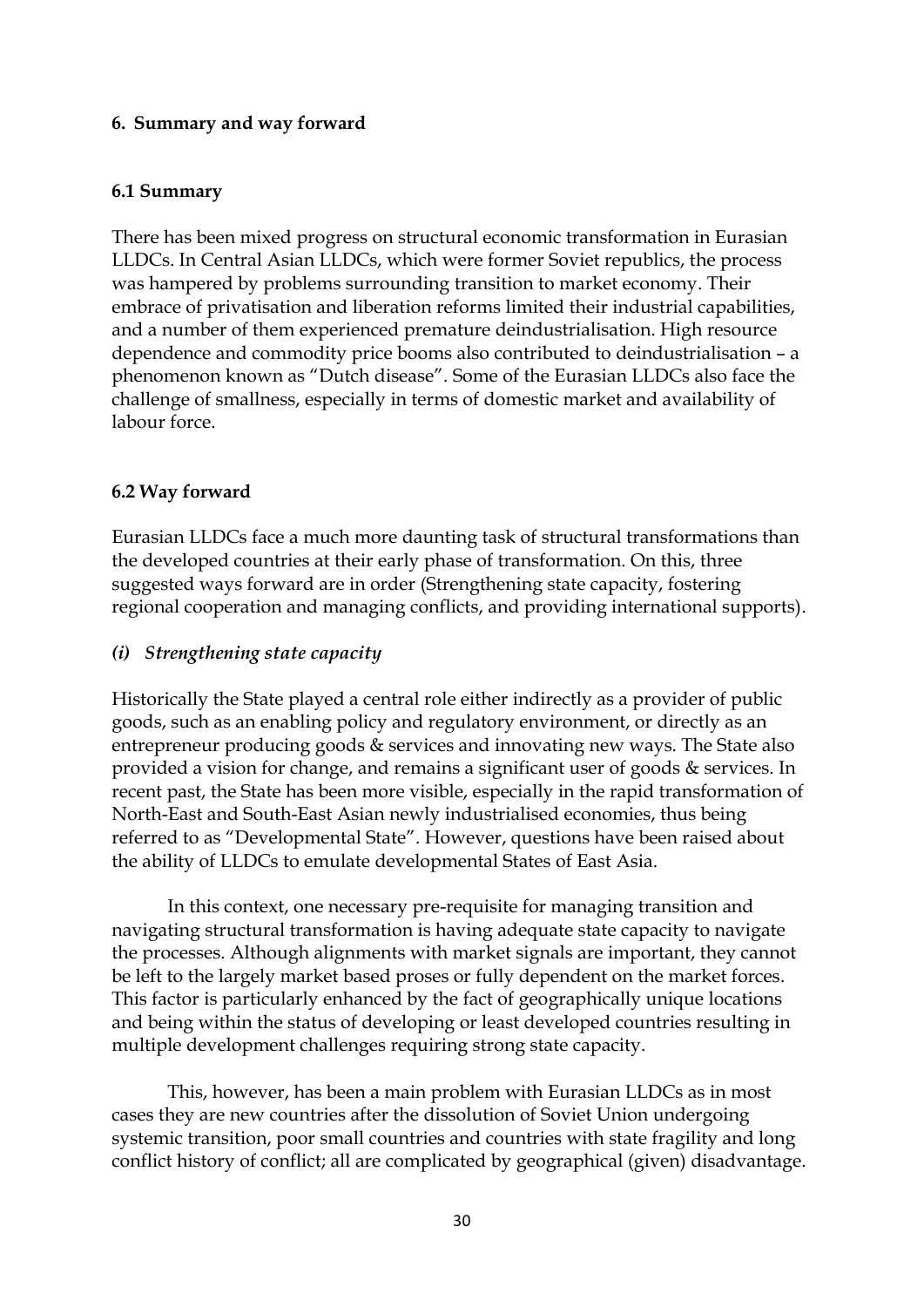In addition to the more traditional roles of the state, state capacity is crucial in navigating regional cooperation that is key to dealing with their landlocked-ness. With the long standing debate surrounding the role of the state in development, given LLDCs structural transformation challenges, strengthening state capacity is simply a necessity.

The historical experience suggests six different, but inter-related, roles of the state in the process of structural transformation: the state as creator of institutions, the state as policy reformer, the state as guardian of macroeconomic stability, the state as entrepreneur, the state as manager of conflicts, and the state as productive factor enhancer (Chowdhury 2018).

In the context Eurasian LLDCs a pragmatic evolutionary way forward can be followed in building state capacity as suggested by UNCTAD (2014).<sup>8</sup> On this, three lessons can be learned from successful East Asian countries as noted by Evans (1998). First, *institutional capacity develops over time through learning*. The technical capacities of Governments were not particularly advanced when East Asian developmental States embarked on their development process. They were built up over time, through policies of meritocratic recruitment, continuity of personnel and an incentive-based career structure commensurate with the private sector.

Second is the *focus on a small number of key agencies and institutions*. There was a deliberate strategy to build a few strategically important agencies instead of improving government effectiveness across the board and all at once.<sup>9</sup>

Third, *there is no one-size-fits-all magic bullet*. One major lesson of efforts at institutional reform is that "institutional innovations do not travel well" (Rodrik, 2005, p. 994). Andrews, Pritchett and Woolcock (2015, p. 124) also found, "There are no easy or quick-fix solutions. Building state capability is an idiosyncratic process that looks different in each and every country; the specific institutional structures that come to have local legitimacy and effectiveness are highly dependent on a complex interplay of local context, history, politics and culture".<sup>10</sup>

#### *(ii) Fostering regional cooperation/integration*

**.** 

As the LLDCs are constrained by the geography, close regional cooperation with the transit countries is a sine qua non for improved connectivity in transport, energy, and information and communications technology; all are important for structural transformation (Popov 2018). It has to be noted that regional cooperation is indirectly linked to structural transformation, while its direct connection is with

<sup>8</sup> UNCTAD (2014), *The Least Developed Countries Report 2014: Growth with structural transformation: A post-2015 development agenda*, Geneva: UNCTAD

<sup>9</sup> As Evans (1998, p. 73) observed: "a substantial share of the benefits of superior bureaucratic performance may be obtained by focusing reforms on a relatively small set of economic agencies." <sup>10</sup> Also see Andrews, Pritchett and Woolcock (2017).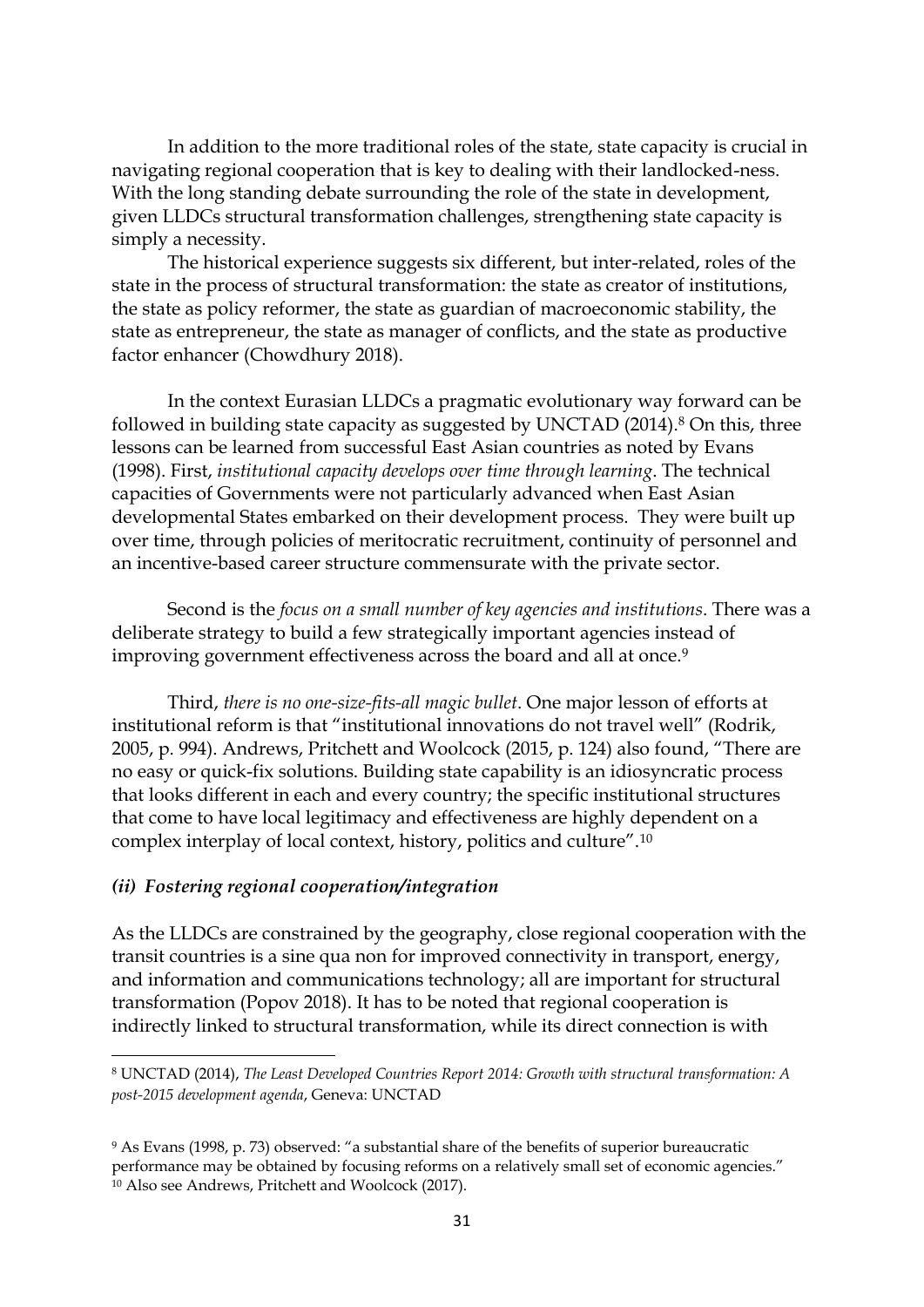overall functioning and dynamism of the economy, which in turn favourable for structural transformation. At the same time, regional corporation should also be utilised to manage regional conflict emanating from the geographical factor.

In Central Asia for example, former Soviet Union LLDCs are now less industrialised and export lesser relative values, which was largely due to the dismantling of regional cooperation previously put in place by the existence of Soviet Union as a dominant ruling power. After the independence and with subsequent transition, the economies were less integrated and coordinated. Therefore, the challenge is how to bring back regional cooperation and integration among Central Asian LLDCs and their transit countries in the present context of many independent states with their own political entities and dynamics. In this context, the existing UN Special Program for the Economy of Central Asia (UN SPECA) can play a strategic role.

In Southeast Asia, Lao PDR is part of the Association of Southeast Asian Nations (ASEAN) that should facilitate the country dealing with its transit countries for economic dynamism. Lao PDR in the only LLDC-LDC in Southeast Asia making its development challenges more severe than the other two LDCs in the region: Cambodia and Myanmar.

ASEAN economic integration should "create more opportunities for Lao PDR to grow and diversify in different directions. Within the AEC, there should be expansion of infrastructure and the regional value chain. Lao PDR has been able to attract a number of multinational companies during the past few years, which has resulted in rapid growth in the assembly and equipment parts sectors (such as camera parts), indicating Lao PDR's potential to effectively participate in regional and global value chains." (UNDP 2017)<sup>11</sup>

Fostering regional cooperation and integration while managing regional relationships is not only for creating regional dynamism but more importantly to avoid race to the bottom (beggar thy neighbour) situation among countries of the same region.

#### *(iii)The role of the international community including the UN*

1

With the embedded characteristics of low state capacity and weak regional cooperation, Eurasian LLDCs need support from the international communities, facilitated by the UN, to enable them to strengthen their state capacities and to help fostering strong regional cooperation and integration. Support for strengthening state capacity can be implemented through technical assistances and aid. On the other hand, international community should assist in improving regional cooperation framework and facilitation.

<sup>11</sup> *National Human Development Report: Graduation from Least Developed Country Status*, LAO PDR, 2017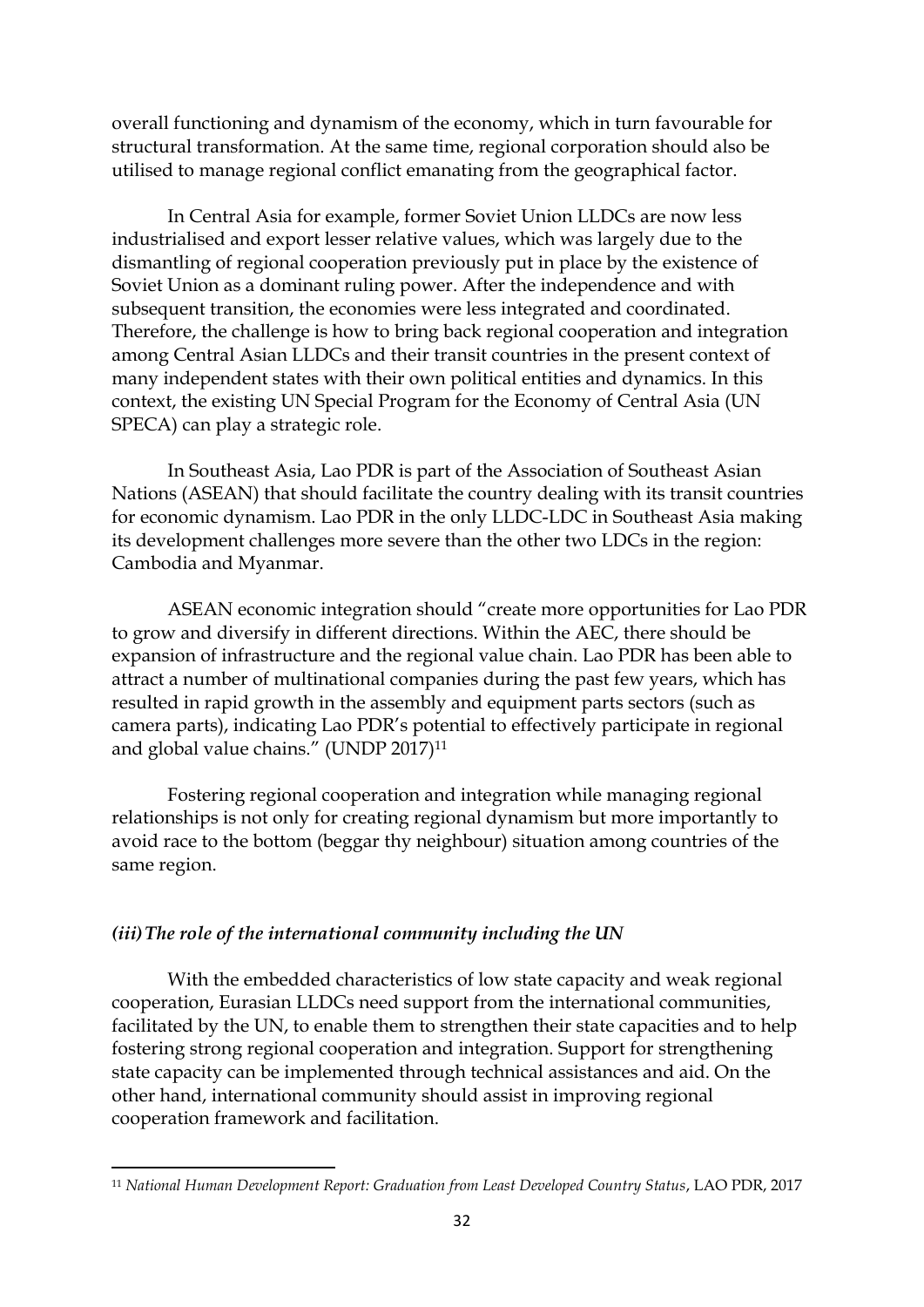#### **References**

- Andrews, Matt, Lant Pritchett and Michael Woolcock (2015), "The challenge of building real state capability", *Harvard University Center for International Development Working Paper* 306.
- Andrews, Matt, Lant Pritchett, and Michael Woolcock (2017), *Building State Capability: Evidence, Analysis, Action*, Oxford: Oxford University Press.
- Chang, Ha-Joon (2009), "Industrial policy: can we go beyond an unproductive confrontation?" Plenary Paper for the Annual World Bank Conference on Development Economics. Seoul, 22-24 June, [http://siteresources.worldbank.org/INTABCDESK2009/Resources/Ha-Joon-](http://siteresources.worldbank.org/INTABCDESK2009/Resources/Ha-Joon-Chang.pdf)[Chang.pdf](http://siteresources.worldbank.org/INTABCDESK2009/Resources/Ha-Joon-Chang.pdf)
- Chenery, H. (1960), "Patterns of industrial growth". *American Economic Review* 50(4), pp. 624-54.
- Chenery, H. and M. Syrquin (1975), *Patterns of Development, 1950-70*. London: Oxford University Press.
- Chowdhury, A. (2018), "Azerbaijan: Policy Options for Sustainable Development Goals (SDGs)", Baku: UNDP.
- Chowdhury, A. (2018), "Structural transformation and its role in poverty reduction in the Asia-Pacific Countries with Special Needs (CSN): A Differentiated Approach." Background paper for A Conceptual Framework for Selective Policy Intervention.
- Devlin, Robert and Graciela Moguillansky (2011), *Breeding Latin American Tigers: Operational Principles for Rehabilitating Industrial Policies*, Washington, DC: The World Bank
- ESCAP (2013), "Minimum wage policies to boost inclusive growth", ESCAP/MPDD Policy Brief, No. 16, August 2013, <https://www.unescap.org/sites/default/files/pb16.pdf>
- ESCAP (2015), *Asia-Pacific Countries with Special Needs Development Report 2015: Building Productive Capacities to Overcome Structural Challenges*, Bangkok: The UN-ESCAP.
- Evans, Peter (1995). *Embedded Autonomy: States and Industrial Transformation*. Princeton University Press. Princeton, NJ.
- Evans, Peter (1998). "Transferable lessons? Re-examining the institutional prerequisite of East Asian economic policies". In Akyüz Y, (ed), *East Asian Development: New Perspectives*,. F. Cass. London, pp. 66–86.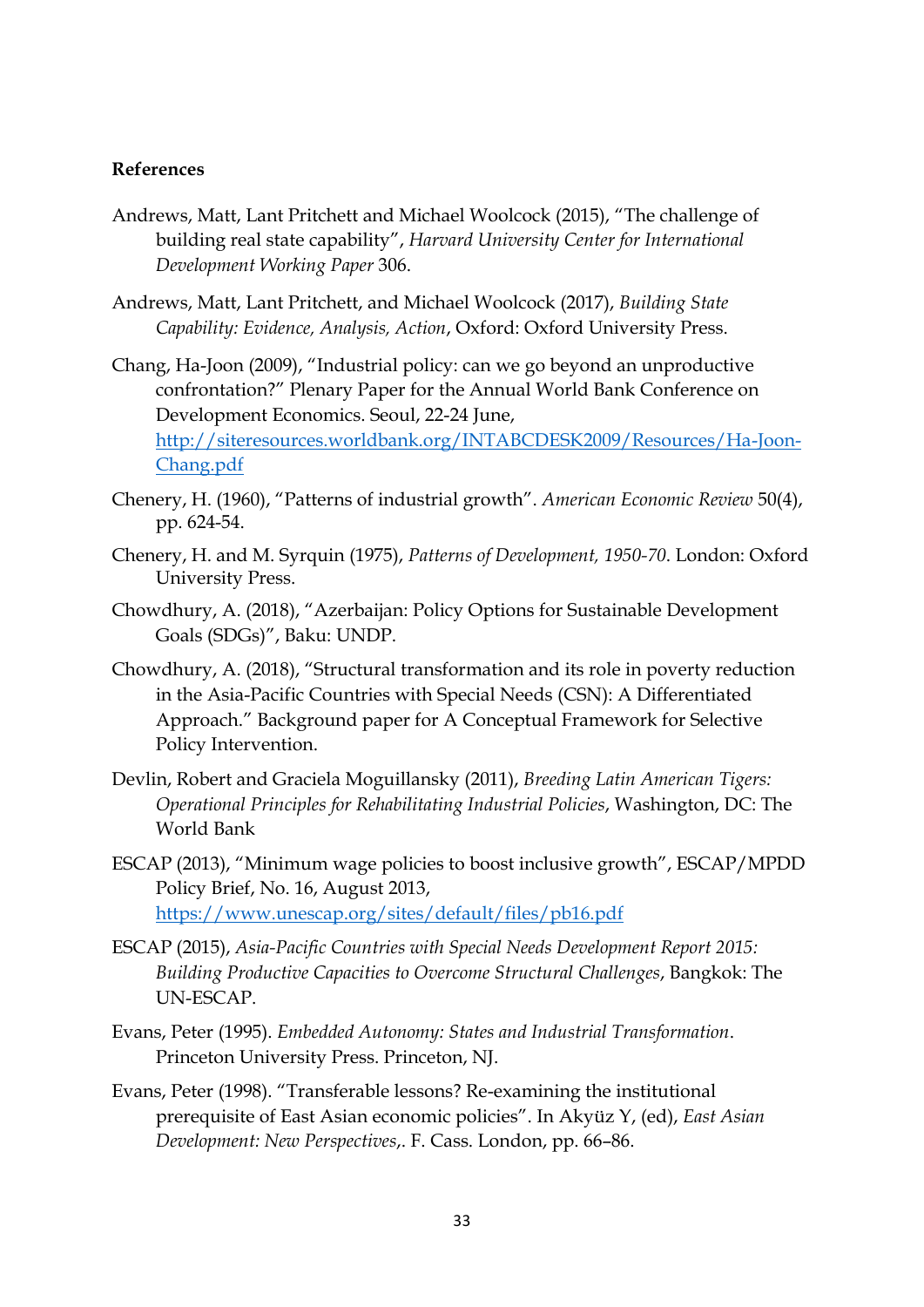- Hausmann, Ricardo, Jason Hwang and Dani Rodrik (2007), "What you export matters", *Journal of Economic Growth*, vol. 12, no. 1(March), pp. 1-25.
- Jomo, K. S. (2013), "The best approach to economic development is pragmatis". In P. Dutkiewicz and R. Sakwa (eds), *22 Ideas to Fix the World Conversations with the World's Foremost Thinkers*,. New York: New York University Press
- Kuznets, S. (1966), *Modern Economic Growth: Rate, Structure and Spread*. Yale University Press. New Haven, CT.
- Kuznets, S. (1971), "Modern economic growth: Findings and reflections". Nobel Memorial Lecture.
- Lall, S. and M. Teubal (1998), "Market-stimulating" technology policies in developing countries: A framework with examples from East Asia". *World Development*, vol. 26, no. 8, pp. 1369–385.
- Landesmann, Michael (1992), "Industrial policies and social corporatism", In: *Social Corporatism: A Superior Economic System?* Pekkarinen J, Pohjola MA, and Rowthorn B, eds. *Social Corporatism: A Superior Economic System?,* Oxford: Clarendon Press, pp. 242–79
- Lin, J. (2012), *New Structural Economics: A Framework for Rethinking Development,* Washington D.C: The World Bank.
- Lin, J. and Ha-Joon Chang (2009), "Should Industrial Policy in Developing Countries Conform to Comparative Advantage or Defy it? A Debate Between Justin Lin and Ha-Joon Chang". *Development Policy Review* 27 (5): 483-502.
- Maxfield, Sylvia and Ben Schneider (1997) (eds), *Business and the State in Developing Countries*. Ithaca: Cornell University Press.
- Ocampo Jose Antonio, Codrina Rada, and Lance Taylor (2009), *Growth and Policy in Developing Countries: A Structuralist Approach,* Columbia University Press. New York.
- Pack, Howard and Kamal Saggi (2006), "Is there a case for industrial policy? A critical survey", *The World Bank Research Observer*, vol. 21, no. 2, pp. 267–97
- Popov, V. (2018), "Regional cooperation for structural economic transformation towards sustainable development in the SPECA region", paper for the 2018 SPECA Economic Forum Almaty, Kazakhstan, 20-21 September; SPECA/EF/2018/2.
- Popov, V. and A. Chowdhury (2016), 'What can Uzbekistan tell us about industrial policy that we did not already know?', DESA Working Paper, No. 147, ST/ESA/2016/DWP/147.
- Popov, V. and A. Chowdhury (2016a), "Capital Flows, Exchange Rate and Longterm Economic Growth", IDEAs Policy Brief (22 January), [http://www.networkideas.org/news/jan2016/pdf/Economic\\_Growth.pdf](http://www.networkideas.org/news/jan2016/pdf/Economic_Growth.pdf)